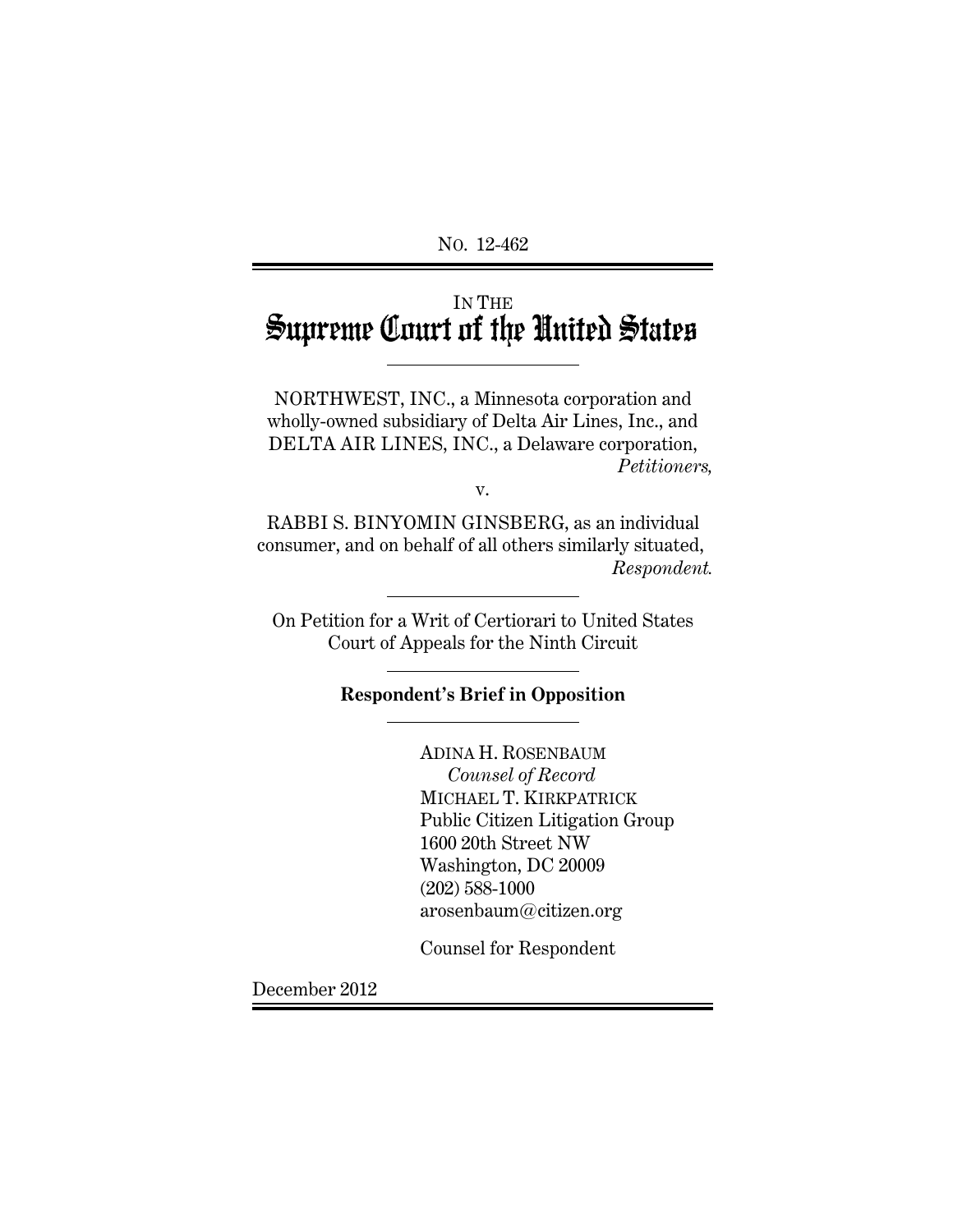#### **QUESTION PRESENTED**

Rabbi S. Binyomin Ginsberg is a long-standing and frequent Northwest passenger who, in 2005, earned the highest level of membership benefits in Northwest's "WorldPerks" customer loyalty program. In 2008, Northwest abruptly revoked his status in the program. Rabbi Ginsberg filed suit alleging, as relevant here, that Northwest breached the implied covenant of good faith and fair dealing in terminating his WorldPerks membership status. The question presented is:

Did the court of appeals correctly hold that Rabbi Ginsberg's contract claim based on the implied covenant of good faith and fair dealing is not preempted by the Airline Deregulation Act's preemption provision, 49 U.S.C. § 41713(b), which provides that States "may not enact or enforce a law, regulation, or other provision having the force and effect of law related to a price, route, or service of an air carrier"?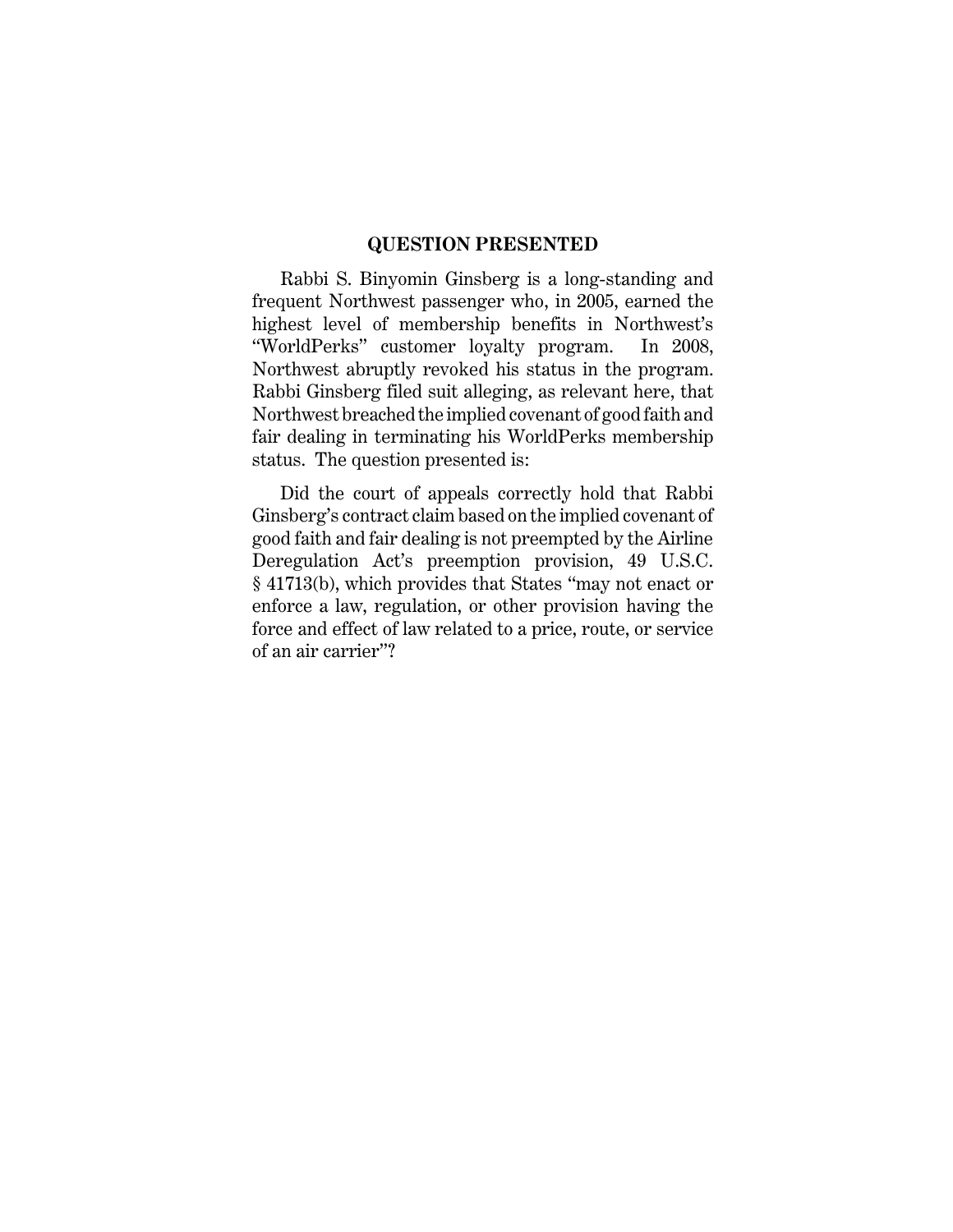# **TABLE OF CONTENTS**

| QUESTION PRESENTED.  i                                                                                                                   |
|------------------------------------------------------------------------------------------------------------------------------------------|
| TABLE OF AUTHORITIES.  iii                                                                                                               |
|                                                                                                                                          |
|                                                                                                                                          |
| A.                                                                                                                                       |
| B.                                                                                                                                       |
|                                                                                                                                          |
| Resolution of the Question Whether<br>I.<br>Claims of Good Faith and Fair Dealing Are<br>Unrelated to Prices, Routes, and Services       |
|                                                                                                                                          |
| A. The Circuits Are Not Split Over<br>Whether the ADA Preempts Contract<br>Claims Based on the Doctrine of Good                          |
| B. This Court Should Not Grant the Petition<br>to Resolve Circuit Splits Not Implicated by<br>this Case or to Review the Ninth Circuit's |
| III.<br>The Decision Below Is Consistent With<br>This Court's Case Law and Correct $16$                                                  |
|                                                                                                                                          |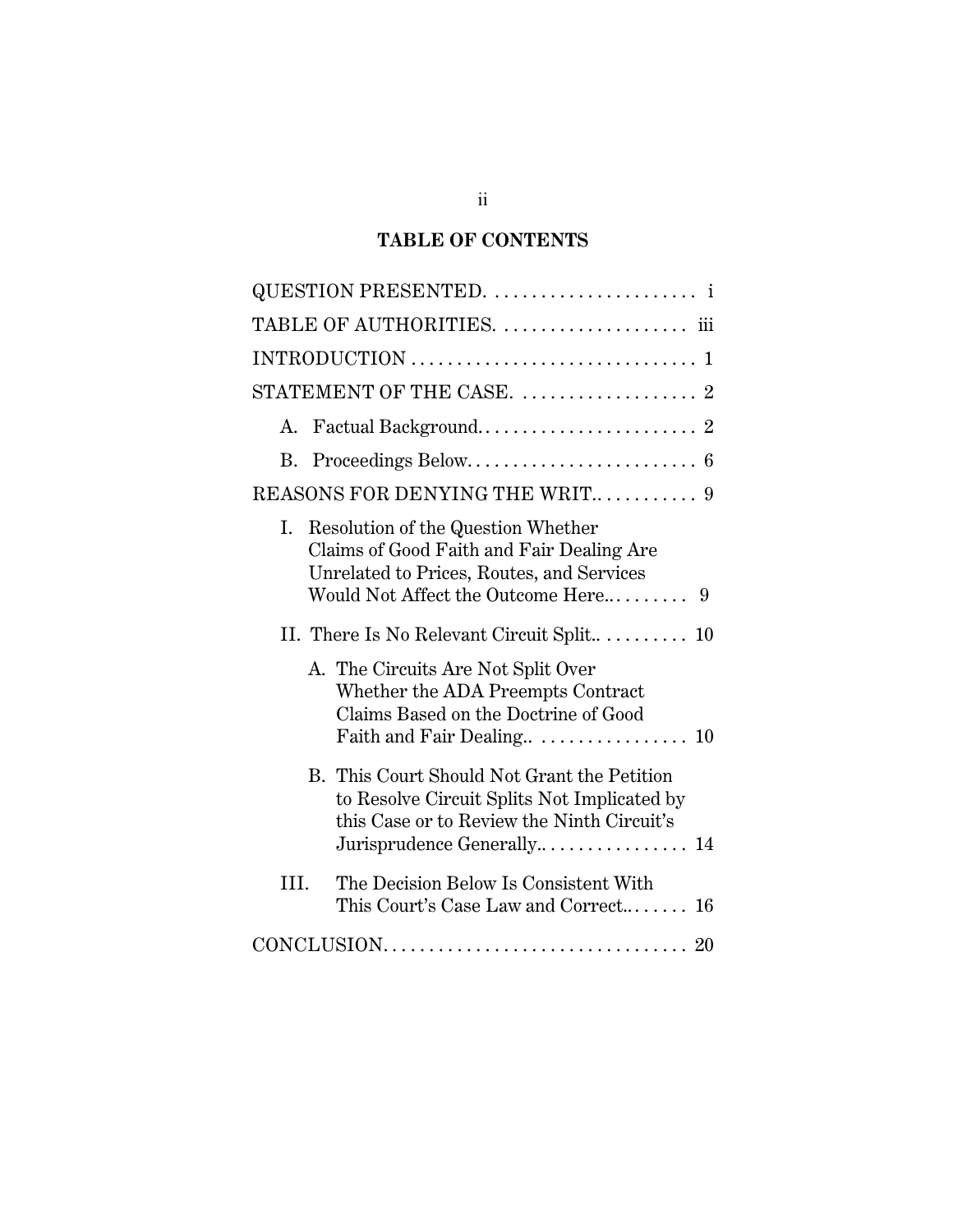# **TABLE OF AUTHORITIES**

# **CASES Pages**

| American Airlines, Inc. v. Wolens,                                                                   |
|------------------------------------------------------------------------------------------------------|
| Buck v. American Airlines, Inc.,                                                                     |
| Charas v. Trans World Airlines, Inc.,<br>$160$ F.3d $1259$ (9th Cir. 1998). 7, 15, 16                |
| Data Manufacturing, Inc. v. United Parcel Service, Inc.,                                             |
| <i>Hodges v. Delta Airlines, Inc.,</i>                                                               |
| Morales v. Trans World Airlines, Inc.,                                                               |
| Newman v. Spirit Airlines, Inc.,<br>No. 12-2897, 2012 WL 3134422                                     |
| Rowe v. New Hampshire Motor Transport Association,                                                   |
| Sprietsma v. Mercury Marine,                                                                         |
| Travel All Over the World, Inc. v. Kingdom of Saudia<br>Arabia, 73 F.3d 1423 (7th Cir. 1996). 11, 12 |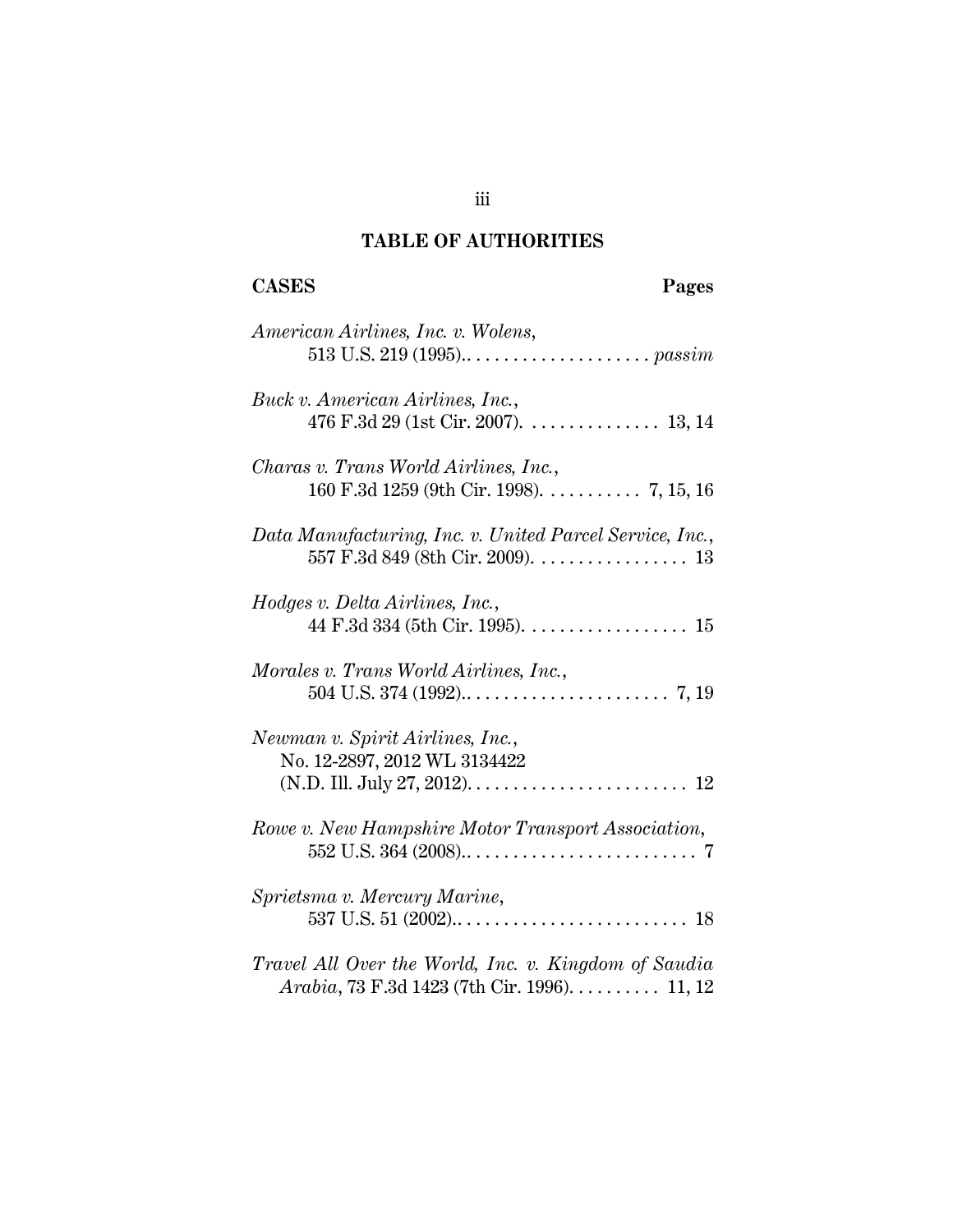| West v. Northwest Airlines, Inc.,<br>995 F.2d 148 (9th Cir. 1993). 8, 15 |
|--------------------------------------------------------------------------|
| STATUTE, REGULATION, AND RESTATEMENT                                     |
|                                                                          |
|                                                                          |
|                                                                          |

iv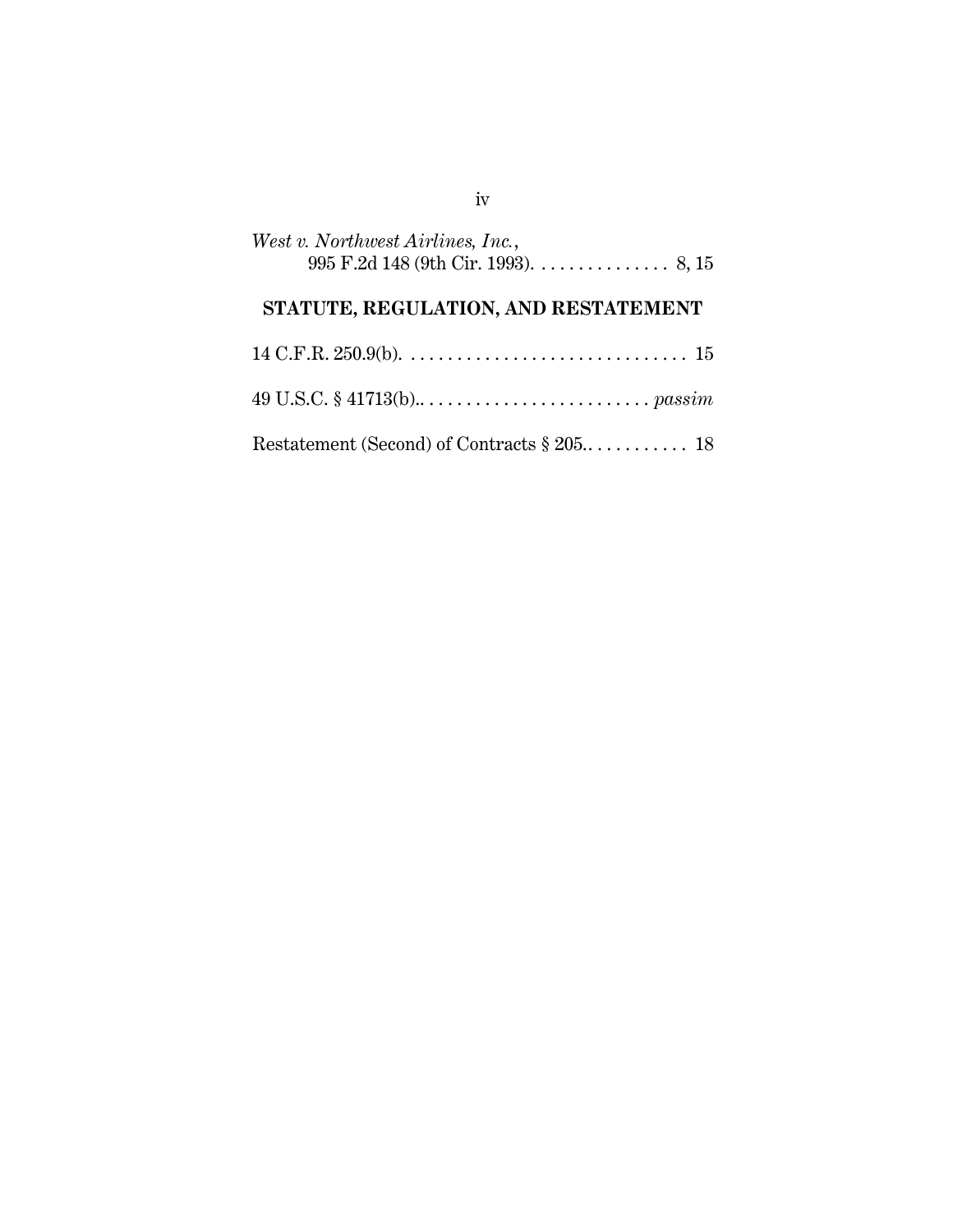#### **INTRODUCTION**

In *American Airlines, Inc. v. Wolens*, 513U.S. 219, 222 (1995), this Court held that although the Airline Deregulation Act's (ADA) preemption provision "bars state-imposed regulation of air carriers," it "allows room for court enforcement of contract terms set by the parties themselves." Such state-law-based contract claims, it explained, involve "privately ordered obligations and thus do not amount to a State's enact[ment] or enforce[ment] [of] any law" within the meaning of the preemption provision. *Id*. at 228-29 (internal quotations and citation omitted). Relying heavily on *Wolens*, the court below held that the ADA does not preempt Rabbi S. Binyomin Ginsberg's claim for breach of the implied covenant of good faith and fair dealing based on Northwest's termination of his status in its WorldPerks customer loyalty program. Although Northwest can choose whether to establish such a program, the court explained, "that economic decision means that the airline has to abide by its contractual obligations, within this deregulated context, pursuant to the covenant of good faith and fair dealing." Pet. App. 16- 17.

Northwest and its parent corporation, Delta Air Lines, seek review, contending the lower court's decision is "in conflict with the decisions of other Circuits." Pet. i. But there is no circuit split over whether the ADA preempts contract claims based on the doctrine of good faith and fair dealing. And although petitioners claim the decision below is the culmination of a "trifecta" of cases that have been "the source of significant Circuit conflict," Pet. 12, the other two cases in the purported trifecta involved only the "related to" language in the ADA's preemption provision, not the "enact or enforce a law" language at issue in *Wolens*. Moreover, even looking only at the "related to"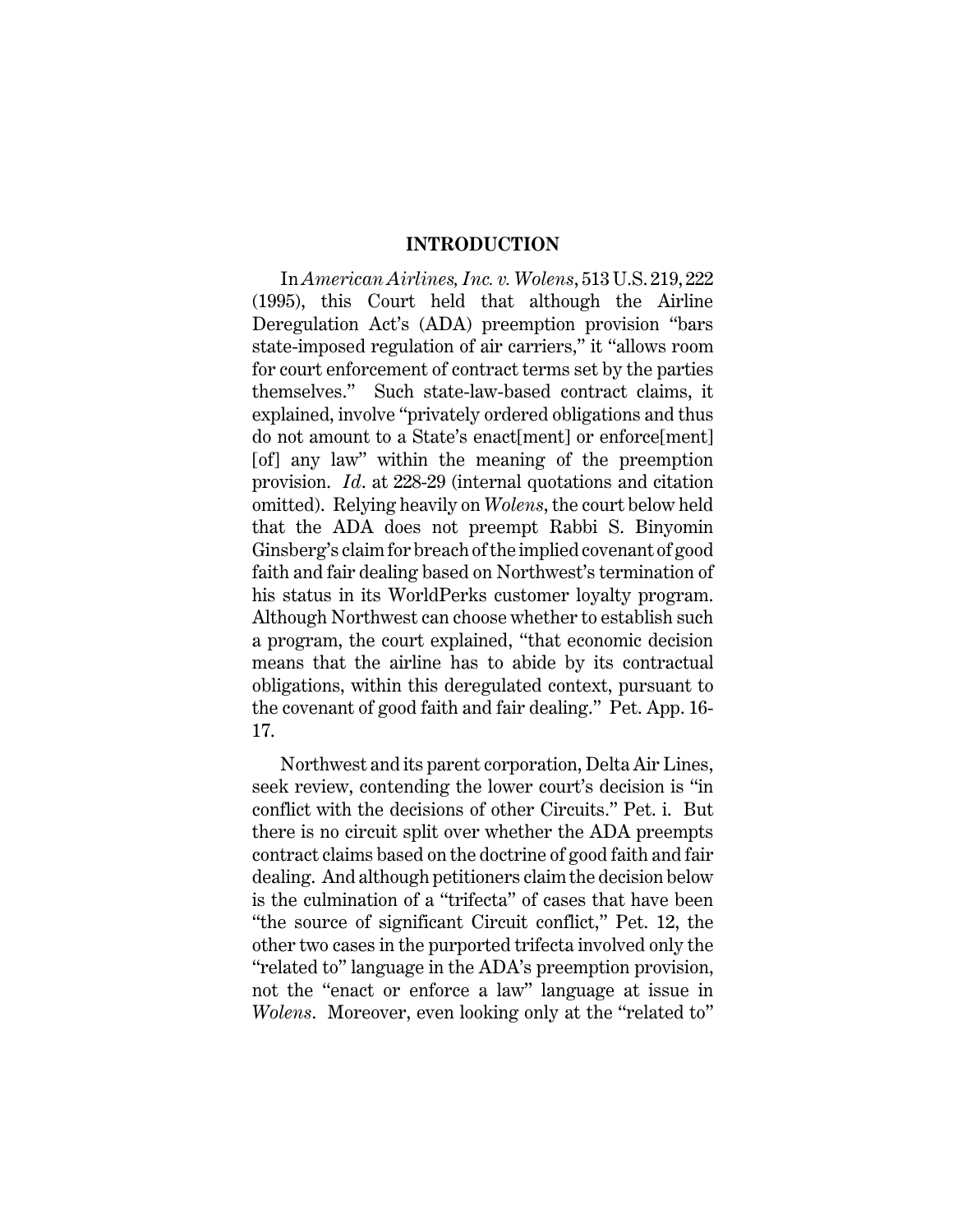language, Rabbi Ginsberg's claim does not implicate the disagreements some courts have had with the two other cases on which petitioners focus.

The court of appeals correctly held that the ADA does not preempt Rabbi Ginsberg's contract claim based on the implied covenant of good faith and fair dealing. The covenant of good faith and fair dealing is an implied term of the parties' contract. Claims based on the covenant are contract claims, and determining whether the covenant was breached involves contract interpretation and the parties' justified expectations in entering the agreement. Like the contract claims in *Wolens*, good faith and fair dealing claims involve "privately ordered obligations and thus do not amount to a State's enact[ment] or enforce[ment] [of] any law" within the meaning of the preemption provision. *Wolens,* 513U.S. at 228-29 (internal quotations and citation omitted). Moreover, Rabbi Ginsberg's good faith and fair dealing claim over whether his membership status ina customer loyalty program could be terminated without valid cause is far removed from Congress's deregulatory concerns in enacting the ADA. The petition should be denied.

#### **STATEMENT OF THE CASE**

#### **A. Factual Background**

Rabbi Ginsberg is an expert in education and administration who travels extensively throughout the United States and abroad to give lectures, conduct seminars and workshops, and advise other educators and administrators. Dist. Ct. Doc. No. 1, at ¶ 12. Rabbi Ginsberg and his wife travel almost exclusively on Northwest, logging approximately 75 flights with the airline each year. *Id*. ¶ 13.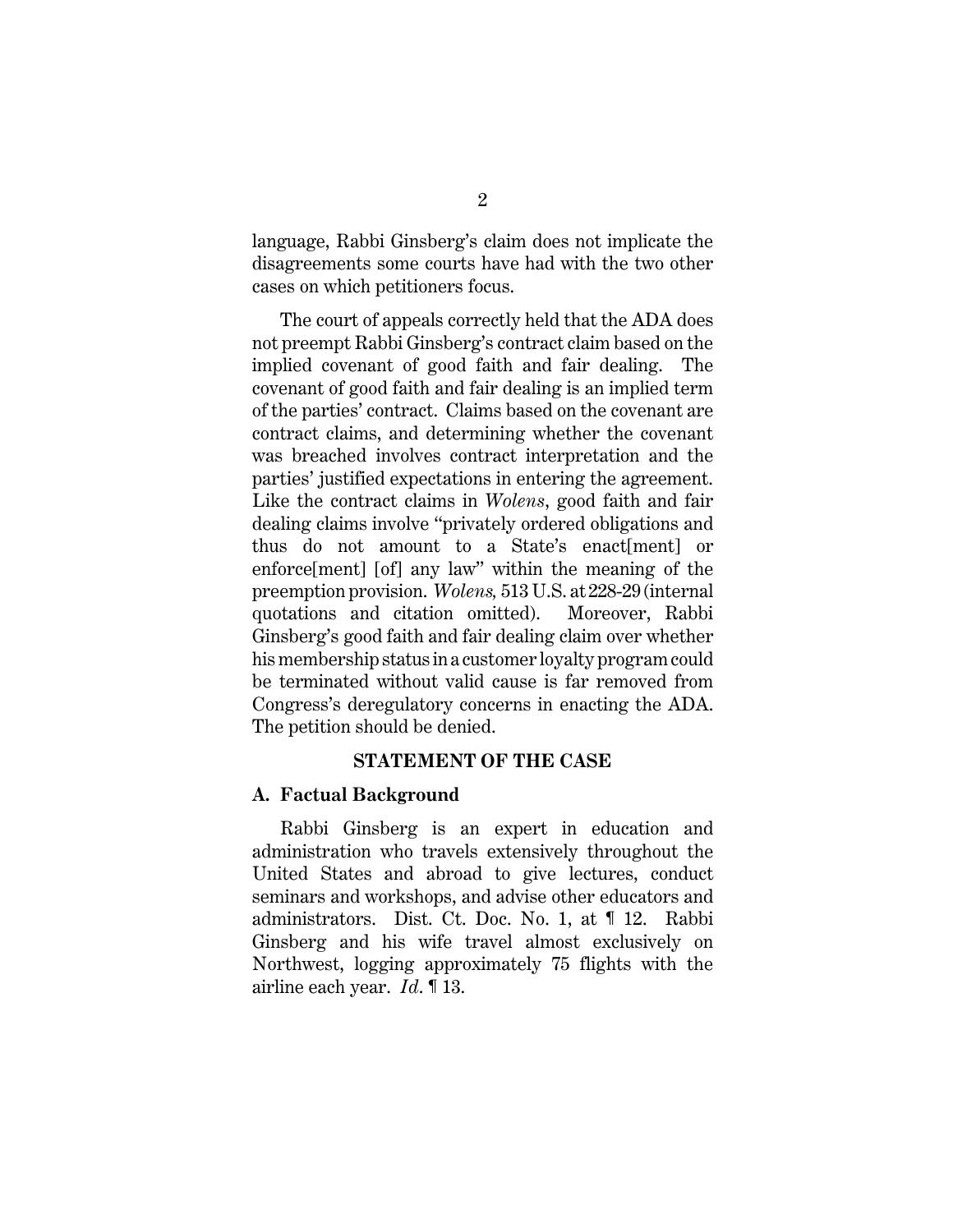Since 1999, Rabbi Ginsberg has been a member of Northwest's customer loyalty program, known as WorldPerks. In 2005, because of his extensive travel, he achieved Platinum Elite status in the program. *Id*. ¶ 12.

In June 2008, however, Rabbi Ginsberg received a call from a Northwest representative telling him that Northwest was revoking his Platinum Elite status, purportedly because he had abused the program by complaining to the Customer Care line too many times, allegedly booking reservations on full flights with the purpose of being bumped, and being bumped from flights too often. *Id*. ¶ 15. In fact, Rabbi Ginsberg contacted customer service in only a small percentage of the flights he and his wife took and had no control over the booking policies that led Northwest to "bump" him. *Id*. ¶¶ 33-34.

Rabbi Ginsberg, who was in the car en route from Detroit to Chicago when he received the call, asked for the representative's number so he could call her back when he had access to his program records. He was told that there was nothing more to discuss, and that he would be receiving a letter from Northwest's Customer Care department officially revoking his status and explaining in detail what he had done to warrant the revocation. *Id*. ¶¶ 15-16. At the time of the call, Rabbi Ginsberg's PlatinumElite card showed an expiration date of February 2009. *Id*. ¶ 15.

Rabbi Ginsberg subsequently contacted Northwest's Legal Department and spoke with a representative who told him that Northwest has the right to terminate his program membership at any time. She added that Northwest also was revoking his wife's Silver Elite WorldPerks status and that Northwest was sending a letter explaining its actions. *Id*. ¶ 17.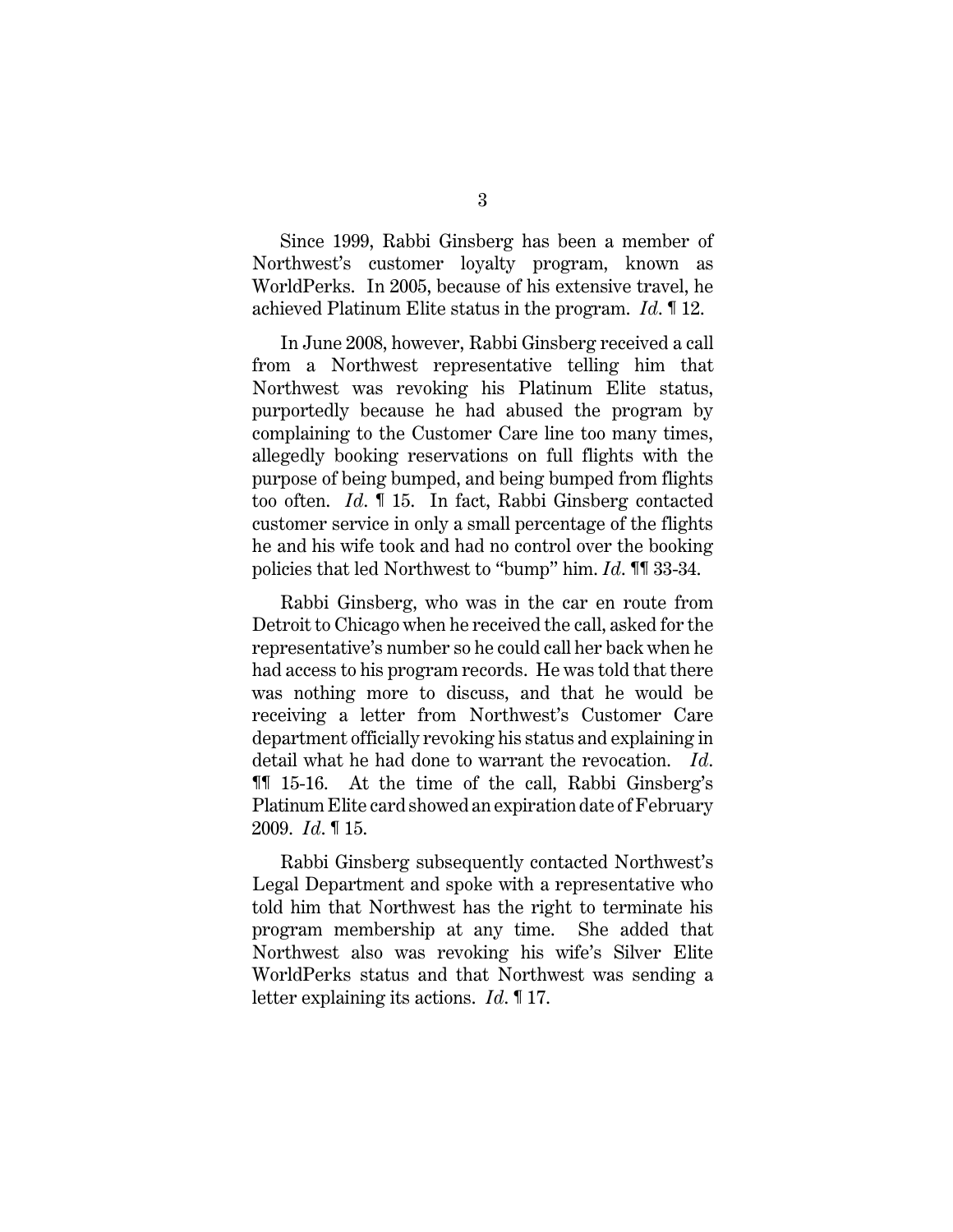Rabbi Ginsberg later received a letter dated July 18, 2008 from Northwest's Customer Care Coordinator. That letter, however, did not mention revoking his WorldPerks status, nor did it assert that Rabbi Ginsberg had ever abused the program. Instead, it noted that Rabbi Ginsberg had repeatedly contacted the customer care office regarding travel problems, apologized for the many problems Rabbi Ginsberg had encountered with Northwest's services, thanked him for bringing the problems to Northwest's attention, but stated that it would no longer be providing him compensation every time he contacted the airline. *Id*. Exh. A.

Over the following months, Rabbi Ginsberg, who was maintaining his heavy flight schedule on Northwest, continued to try to ascertain his status with the WorldPerks program, but receivedinconsistent responses. *Id*. ¶¶ 25-27. Finally, on November 20, 2008, in response to an email from Rabbi Ginsberg to the Customer Care Coordinator in which Rabbi Ginsberg sought "clarification as to my Platinum status" and asked if she would "be so kind and inform me of why my status has been removed," the Customer Care Coordinator sent Rabbi Ginsberg an email pointing him towards paragraph 7 of the WorldPerks Terms and Conditions. *Id*. Exh. B. That paragraph states:

Abuse of the WorldPerks program (including failure to follow program policies and procedures, the sale or barter of awards or tickets and any misrepresentation of fact relating thereto or other improper conduct as determined by Northwest in its sole judgment, including, among other things, violation of the tariffs of Northwest or any partner airline participant in the program, any untoward or harassing behavior with reference to any Northwest employee or any refusal to honor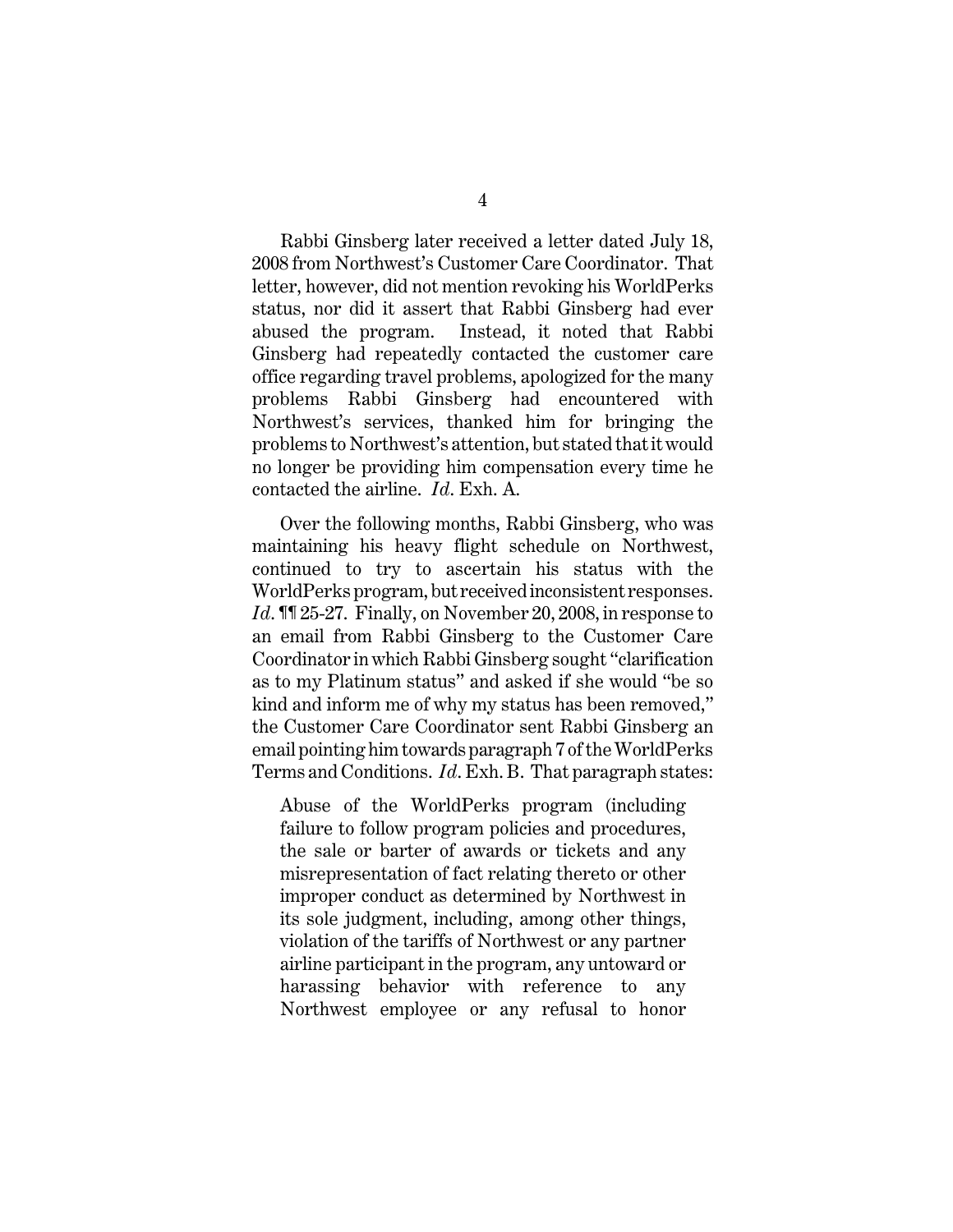Northwest employees' instructions) may result in cancellation of the member's account and future disqualification from program participation, forfeiture of all mileage accrued and cancellation of previously issued but unused awards. Any violation of these rules may result in confiscation of tickets at any time (including en route) and the payment by the WorldPerks member or passenger of the full applicable Y, C, J, F or P fare for any segment traveled on program award tickets that have been misused. In connection with the enforcement of any of the terms and conditions governing the WorldPerks program, Northwest Airlines reserves the right to take appropriate legal actions, as it deems necessary, and to recover damages, attorneys' fees, and court costs.

Id. Exh. C. The email did not state in what way Northwest believed Rabbi Ginsberg had abused the WorldPerks program.<sup>1</sup> As a result of the termination of

<sup>&</sup>lt;sup>1</sup>The petition states that Rabbi Ginsberg "speculates that he was dismissed for 'untoward or harassing behavior with reference to [a] Northwest employee,'" Pet. 5, which could be interpreted to mean that he agreed that he had engaged in such behavior. He did not. Rather, in the paragraph of the complaint cited in the petition, Rabbi Ginsberg noted that "Given that plaintiff has neither engaged in, nor been accused of, 'failure to follow program policies and procedures' or 'the sale or barter of awards or tickets and any misrepresentation of fact relating thereto,' plaintiff can only conclude that Northwest was asserting that he had engaged in 'other improper conduct as determined by Northwest in its sole judgment, including, among other things . . . untoward or harassing behavior with reference to any Northwest employee or any refusal to honor Northwest Airlines employees' instructions . . . ." Dist. Ct. Doc. No. 1, at ¶ 29 (emphasis removed).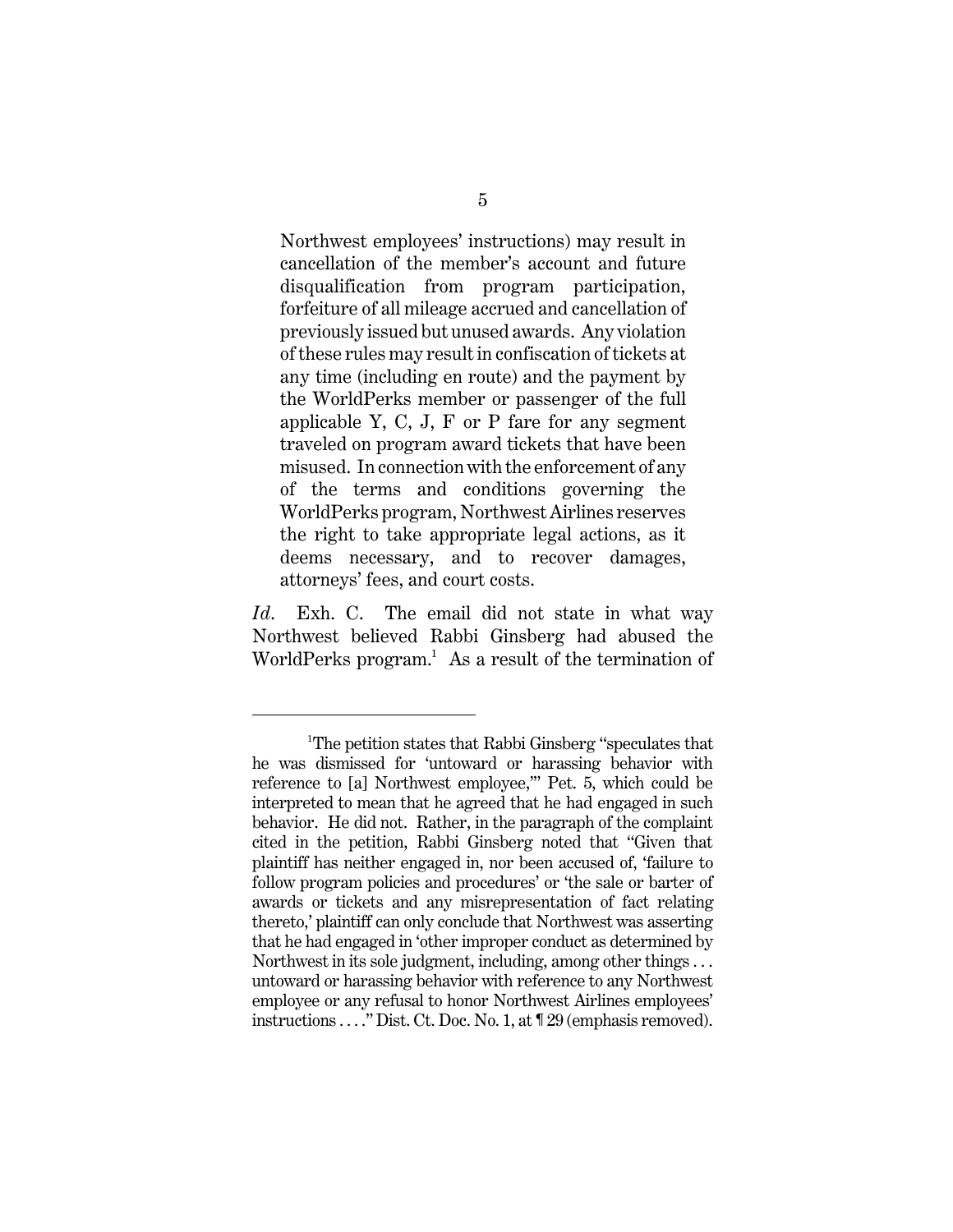his status, Rabbi Ginsberg lost valuable rights under the program. *Id*. ¶ 40.

#### **B. Proceedings Below**

On January 8, 2009, Rabbi Ginsberg filed this case against Northwest and Delta on behalf of himself and all other program members whose program status was revoked without valid cause, alleging breach of written contract, breach of the duty of good faith and fair dealing, negligent misrepresentation, and intentional misrepresentation. *Id*. ¶¶ 41-45. The district court granted defendants' motion to dismiss, Pet. App. 61, holding that Rabbi Ginsberg failed to allege sufficient facts to show a material breach of contract and that his other claims are preempted by the ADA, which provides that States "may not enact or enforce a law, regulation, or other provision having the force and effect of law related to a price, route, or service of an air carrier." 49 U.S.C.  $§$  41713(b).

Rabbi Ginsberg appealed solely with respect to his claim for breach of the implied covenant of good faith and fair dealing. The court of appeals reversed, holding that "the ADA does not preempt this common law contract claim." Pet App. 3.<sup>2</sup>

<sup>&</sup>lt;sup>2</sup>The panel originally consisted of Judges Beezer, Rymer, andTrott. Pet. App. 20. After the decision was filed, but while the case was pending on a petition for rehearing or rehearing en banc, Judge Rymer passed away. Judge Schroeder replaced her on the panel, and the court withdrew the original opinion and filed a new opinion that was authored and approved by Judge Beezer before he passed away. *Id*. at 2. Because the earlier decision has been superseded, this brief focuses on the amended opinion.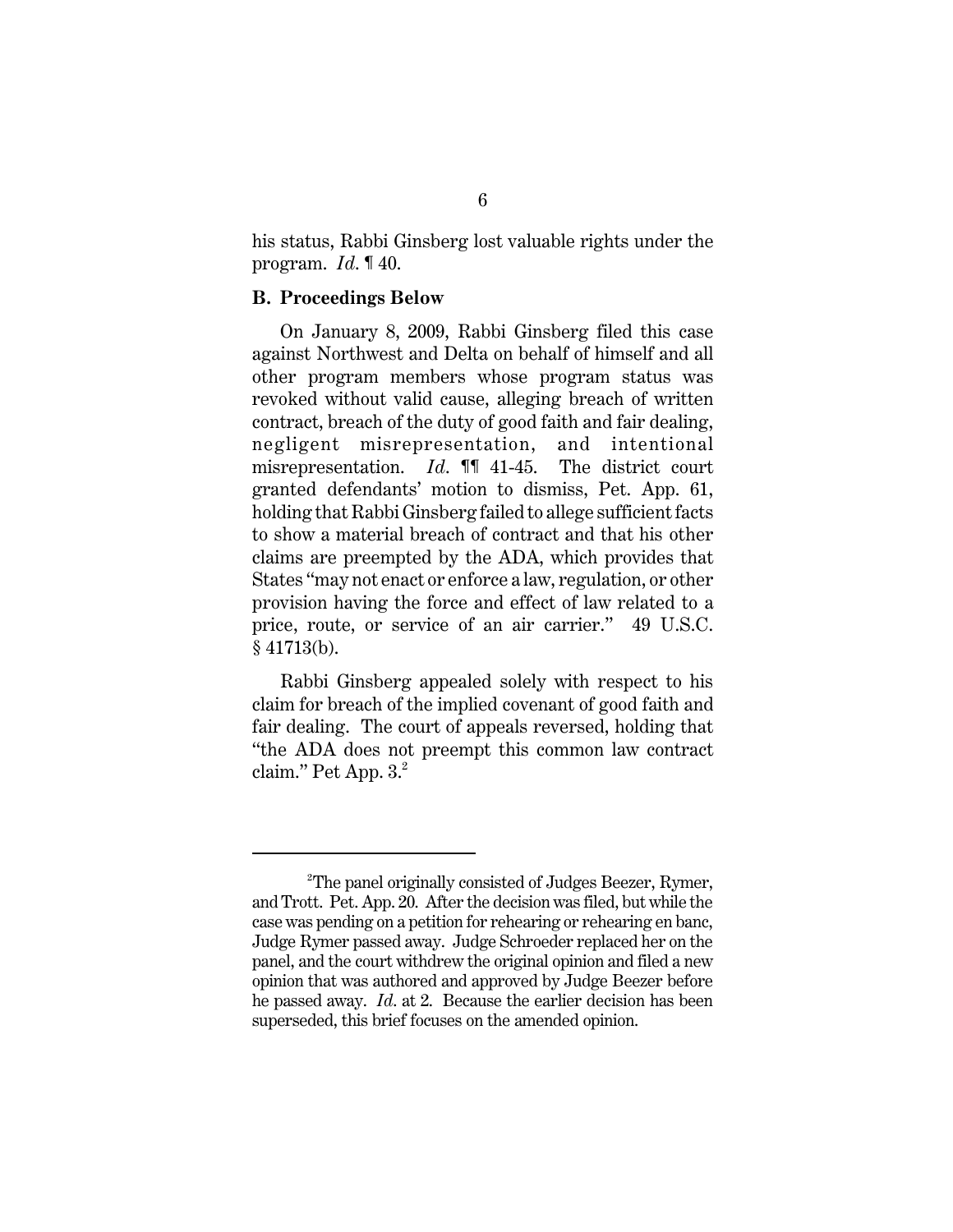The court of appeals began with a general discussion of preemption principles, but the majority of its analysis is in a section of its decision entitled "Supreme Court and Ninth Circuit Precedent." *Id*. at 8-17. After discussing *Morales v. Trans World Airlines, Inc.*, 504 U.S. 374 (1992), this Court's first decision interpreting the ADA's preemption provision, the court of appeals focused on *Wolens*, 513 U.S. 219, which considered whether the ADA preempts state consumer fraud act and breach of contract claims based on the devaluation of credits earned in a frequent flyer program. As the court of appeals explained, *Wolens* held that the ADA preempted the state consumer fraud act claims, but "allowed the breach of contract claim to go forward, making clear that the ADA 'allows room for court enforcement of contract terms set by the parties themselves.'" Pet. App. 10 (quoting *Wolens*, 219 U.S. at 222). "In so doing," the court of appeals noted, "the Court held that Congress did not intend to preempt common law contract claims." *Id*. (quoting *Charas v. Trans World Airlines, Inc.*, 160 F.3d 1259, 1264 (9th Cir. 1998) (en banc)).

The court of appeals noted that *Wolens* drew a "clear distinction . . . between state laws that regulate airlines and state enforcement of contract disputes." *Id*. Because it viewed this distinction as "crucial," *id*., the court of appeals quoted "at length" *Wolens*'s explanation of the distinction. *Id.* at 10-12. It then explained that, "[i]n sum, the Court concluded that a state does not 'enact or enforce any law' when it uses its contract laws to enforce private agreements." *Id*. at 12.

After briefly discussing *Rowe v. New Hampshire Motor Transport Ass'n*, 552 U.S. 364 (2008), the Court's most recent ADA-related preemption case, the court of appeals ran through numerous additional factors in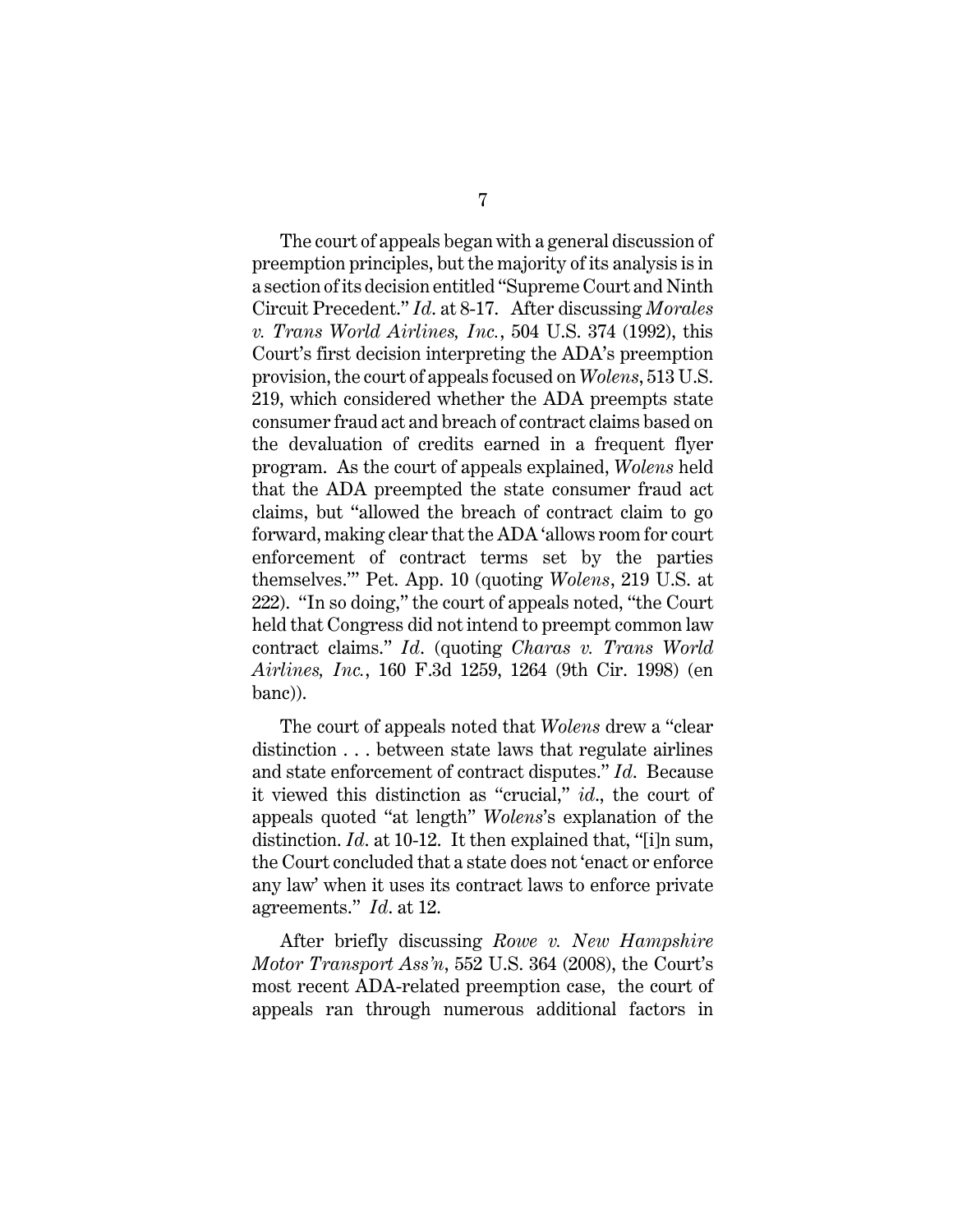support of the conclusion that the ADA does not preempt common law contract claims such as Rabbi Ginsberg's. The court noted that it had concluded in *West v. Northwest Airlines, Inc.*, 995 F.2d 148 (9th Cir. 1993), that a claim for breach of the covenant of good faith and fair dealing was too tenuously connected to airline deregulation to trigger ADA preemption. Pet. App. 14. It pointed out that the purpose of the preemption clause was to "prevent state interference with the mandate of deregulation." *Id*. It determined that the ADA's savings clause evidenced congressional intent to preserve "state contract remedies that already existed at common law, such as the implied covenant of good faith and fair dealing." *Id*. at 15. And it explained, as this Court did in *Wolens*, that the Department of Transportation "is not equipped to handle contract disputes," contrasting the lack of regulation of contract disputes with the many agency regulations on airline safety. *Id*.

The court concluded the section by explaining that "Northwest is free to invest in a frequent flier program," but "that economic decision means that the airline has to abide by its contractual obligations, within this deregulated context, pursuant to the covenant of good faith and fair dealing." *Id*. at 16-17. "[S]tate enforcement of the covenant is not 'to force the Airlines to adopt or change their prices, routes or services—the prerequisite for ADA preemption.'" *Id*. at 17 (citation omitted).

In a separate section, the court explained that it disagreed with the district court's conclusion that Rabbi Ginsberg's claim for breach of the covenant of good faith and fair dealing would "relate to" prices and services. *Id*.

Northwest petitioned for rehearing and rehearing en banc. While the motion was pending, Judge Rymer passed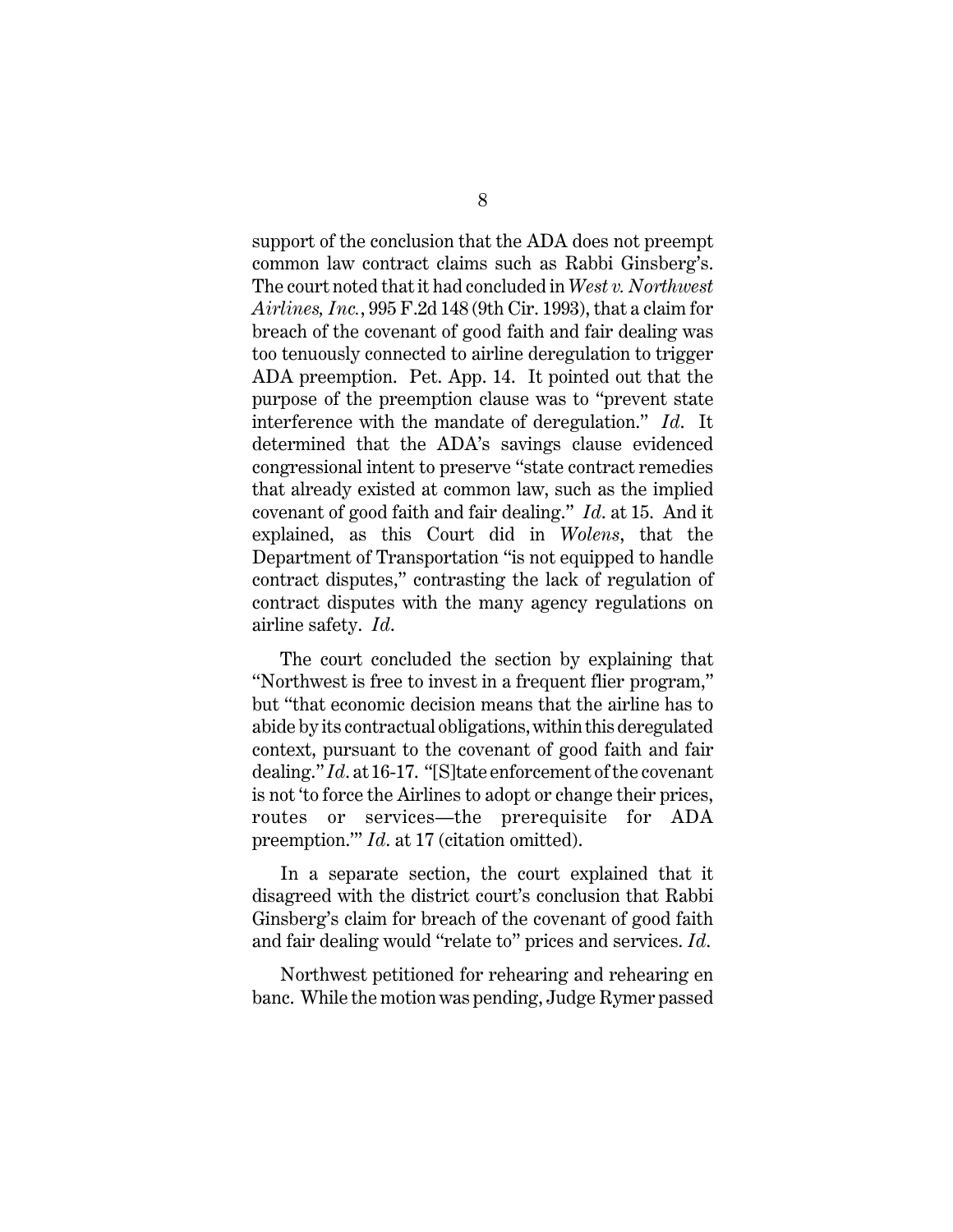away, and an amended opinion was issued. *See supra* n. 2. The court denied the petition. Pet. App. 2.

#### **REASONS FOR DENYING THE WRIT**

# **I. Resolution of the QuestionWhether Claims of Good Faith and Fair Dealing Are Unrelated to Prices, Routes, and Services Would Not Affect the Outcome Here.**

For a claim to be preempted under the ADA, it must (1) involve the "enact[ment] or enforce[ment] [of] a law, regulation, or other provision having the force and effect of law," that (2) is "related to a price, route, or service of an air carrier." 49 U.S.C. § 41713(b). In *Wolens*, 512 U.S. at 228-29, this Court held that the ADA does not preempt claims based on contract terms because they do not involve the "enact[ment] or enforce[ment]" of a law within the first prong of the test.

In their question presented, petitioners depict the decision below as relying solely on the second, "related to" prong and seek certiorari to resolve the question whether the court of appeals erred "by holding . . . that respondent's implied covenant of good faith and fair dealing claim was not preempted under the ADA because such claims are categorically unrelated to a price, route, or service." Pet. i-ii. But the decision below was not based solely on the preemption provision's "related to" language. By the time it noted that it disagreed with the district court on whether Rabbi Ginsberg's claim was related to prices, routes, or services, Pet. App. 17, the court of appeals had already concluded, relying heavily on *Wolens*, that the ADA did not free Northwest from "abid[ing] by its contractual obligations . . . pursuant to the covenant of good faith and fair dealing." *Id*. at 16-17; *see also*, *e.g.*, *id*. at 12 (noting that institutionallimitations "demonstrate the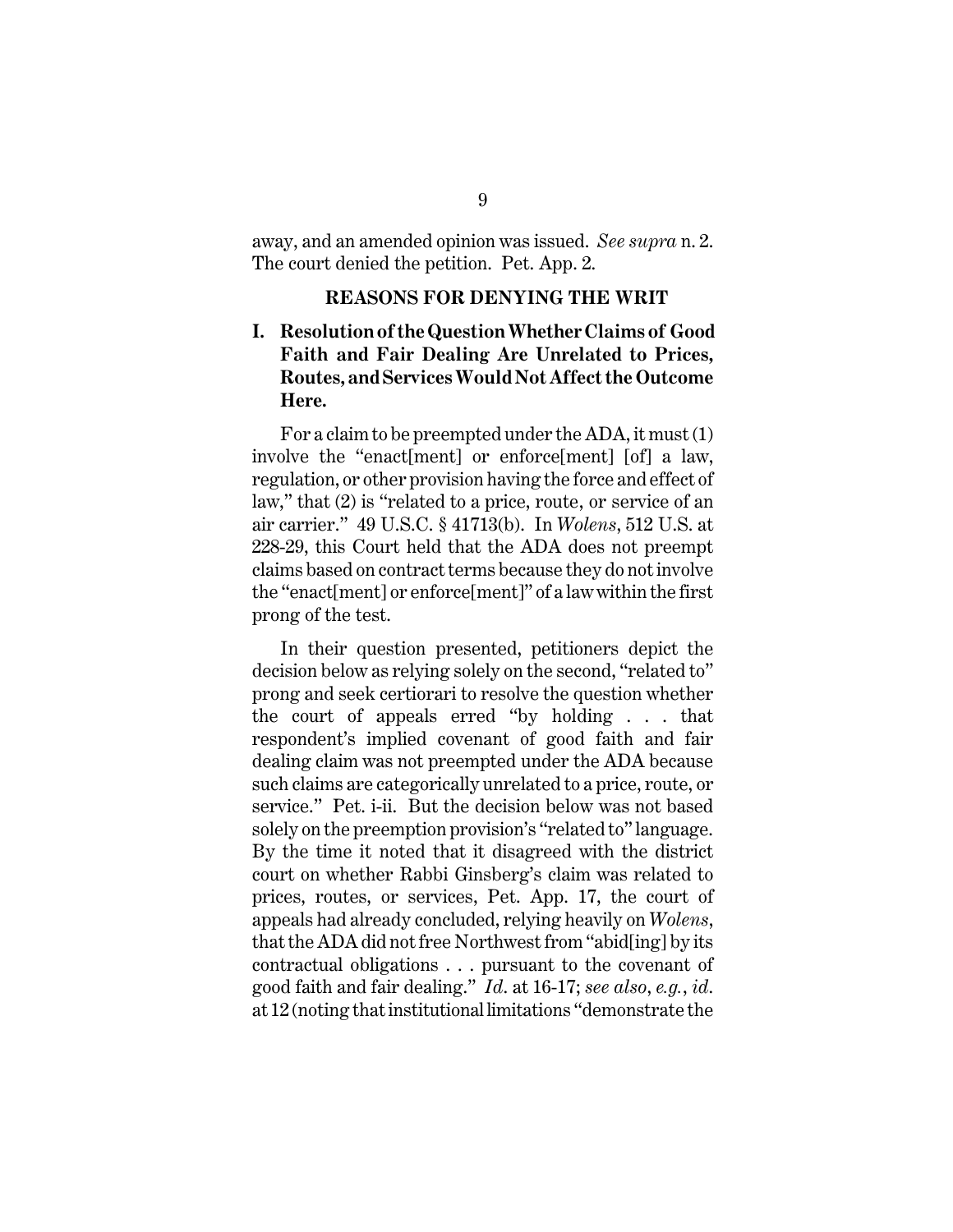ADA cannot preempt breach of contract claims, including those based on common law principles such as good faith and fair dealing"); *id*. at 14 (finding it "evident" that Congress "did not intend [the ADA] to preempt state common law contract claims"). Indeed, the petition itself recognizes that the court below determined that implied covenant of good faith and fair dealing claims are among the "contract claims saved from preemption in *Wolens*," Pet. 17, which relied on the preemption provision's "enact or enforce a law" language, not its "related to" language.

Because, like the contract claims in *Wolens*, claims based on the implied covenant of good faith and fair dealing do not involve the "enact[ment] or enforce[ment] [of] a law, regulation, or other provision having the force and effect of law," 49 U.S.C. § 41713(b), resolution of the question whether good faith claims in general, or Rabbi Ginsberg's claim in particular, are unrelated to prices, routes, and services would not alter the conclusion that Rabbi Ginsberg's claim is not preempted.

#### **II. There Is No Relevant Circuit Split**.

## **A. The Circuits Are Not Split Over Whether the ADA Preempts Contract Claims Based on the Doctrine of Good Faith and Fair Dealing.**

The petition is replete with references to circuit splits, asserting even in the question presented that the holding below is "in conflict with the decisions of other Circuits." Pet. i. In particular, Petitioners argue that the decision below conflicts with decisions of other circuits by declaring good faith and fair dealing claims "categorically exempt from preemption," whereas other circuits have recognized that "*Wolens* . . . requires an individualized inquiry into the nature of the implied covenant of good faith claim." Pet. 17. But contrary to petitioners' assertions, the decision below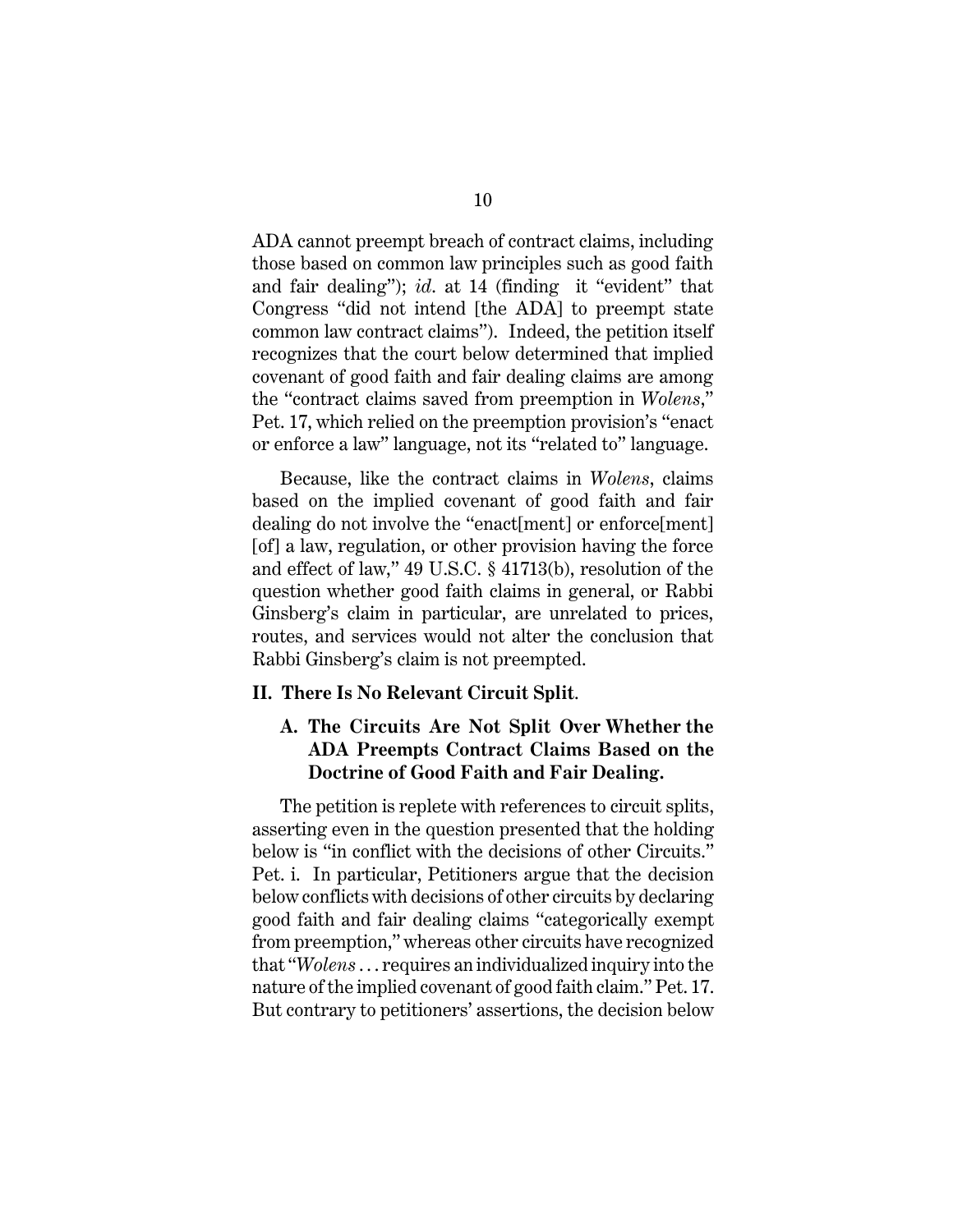does not hold that whether a claim is preempted depends simply on whether the plaintiff "label[ed]" it a claim for breach of the covenant of good faith and fair dealing. Pet. 13, 14, 33. Rather, it held that claims that actually *are* contract claims based on the doctrine of good faith and fair dealing are not, because of their nature, preempted. Petitioners cite no cases that conflict with that holding.

First, although the petition claims that the lower court's holding that the ADA does not preempt good faith and fair dealing claims is contrary to the holdings of other "courts to address this issue, including the First and Seventh Circuits," Pet. 14, the Seventh Circuit case on which petitioners rely, *Travel All Over the World, Inc. v. Kingdom of Saudia Arabia*, 73 F.3d 1423 (7th Cir. 1996), does not involve a good faith and fair dealing claim, let alone "address" whether such claims are preempted by the ADA. In that case, a travel agency sued an airline for cancelling the agency's clients' tickets, thereby forcing the clients to repurchase the tickets directly through the airline, and for making false statements about the agency to its clients, such as that the agency had not booked seats for many of them. The complaint alleged breach of contract, defamation, slander, fraud, intentional infliction of emotional distress, and tortious interference with a business relationship. *Id*. at 1428. The Seventh Circuit held that the breach of contract claims were not preempted under *Wolens* and that the defamation and slander claims were not related to prices, routes, or services, but that the other tort claims were preempted. *Id*. at 1432-35.

Although *Travel All Over the World* does not involve a good faith and fair dealing claim, the petition suggests it conflicts with the decision below because, in a footnote, the Seventh Circuit noted that it did not "foreclose the possibility that, upon remand and further development of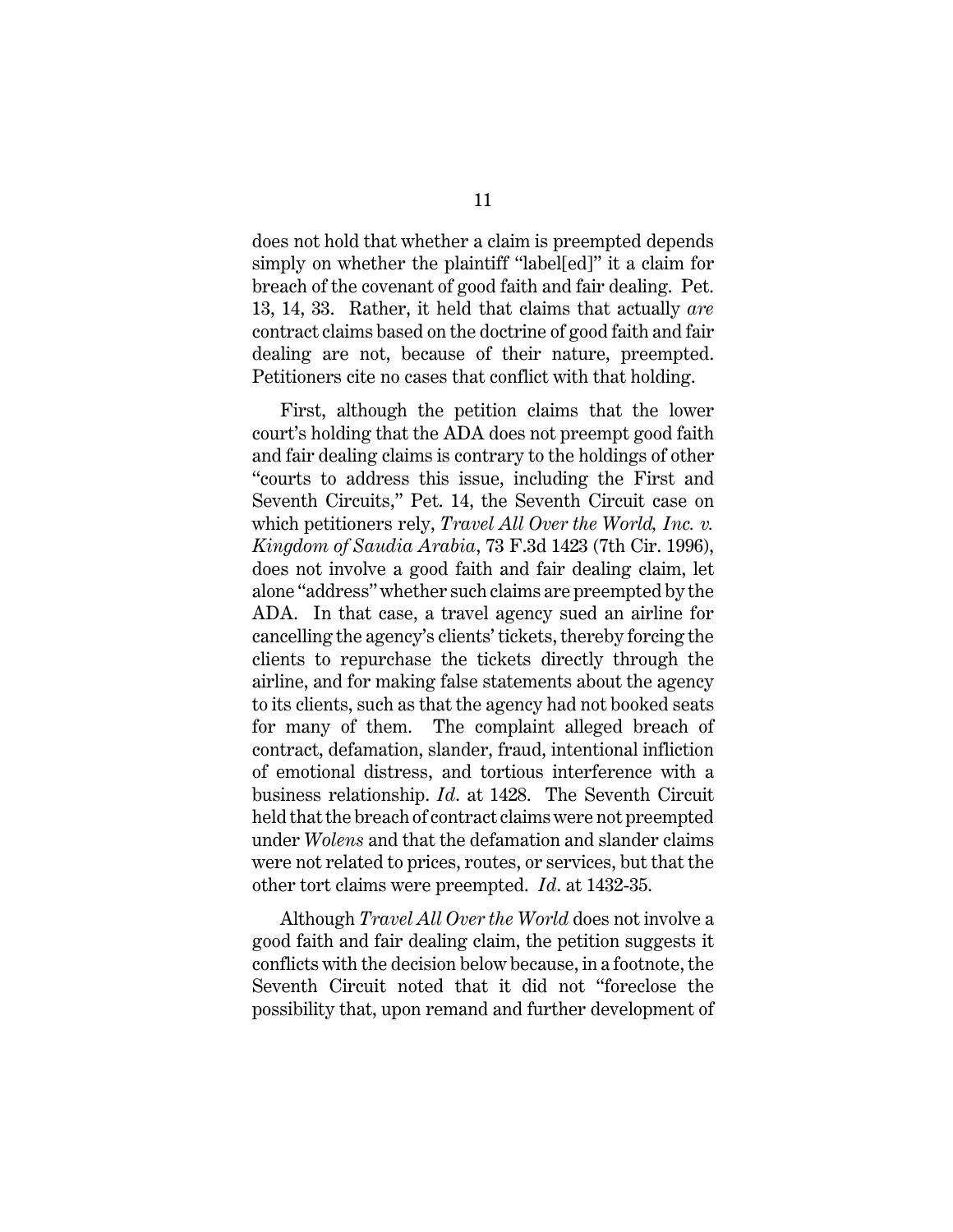the case, the district court may find that the plaintiffs are relying on principles of contract law that do not 'seek to effectuate . . . the intent of the parties,' which could be open to preemption under *Wolens*." *Id*. at 1432 n.8. According to the petition, through this footnote, the Seventh Circuit recognized that *Wolens* "cannot possibly support the categorical exemption adopted by the Ninth Circuit." Pet. 17. But the Seventh Circuit's recognition that claims based on *some* contract-law principles may "be open to preemption under *Wolens*" does not conflict with the lower court's holding that claims based on good faith and fair dealing principles are not preempted. Rather, the Seventh Circuit's recognition that claims that do seek to effectuate the parties' intent are not preempted is consistent with the holding below that good faith and fair dealing claims, which look to the parties reasonable expectations in entering the agreement, are not preempted.<sup>3</sup>

<sup>&</sup>lt;sup>3</sup>The petition also suggests a circuit split between the decision below and *Travel All Over the World* on the "related to" prong of the preemption test, quoting a district court that stated that the decision below "was decided in large part . . . on the conclusion that the implied covenant of good faith and fair dealing can never 'relate to' prices, routes, or services," and that such a conclusion appeared to be in conflict with a statementin*Travel All Over the World* that the court must look at the facts alleged to determine whether a claim relates to prices, routes, or services. Pet. 29(quoting*Newmanv. SpiritAirlines, Inc.*, No. 12-2897, 2012 WL 3134422, \*3-4 (N.D. Ill. July 27, 2012)). But although the section of the decision below that focuses on the "related to" language is titled "the implied covenant of good faith and fair dealing does not 'relate to' prices, routes, or services," Pet. App. 17, that section simply states that the court disagreed with the district court about whether *Rabbi Ginsberg's* claim was sufficiently related to prices, routes, or services to be preempted. *Id*. Given the differences in the facts and claims alleged here and the facts (continued...)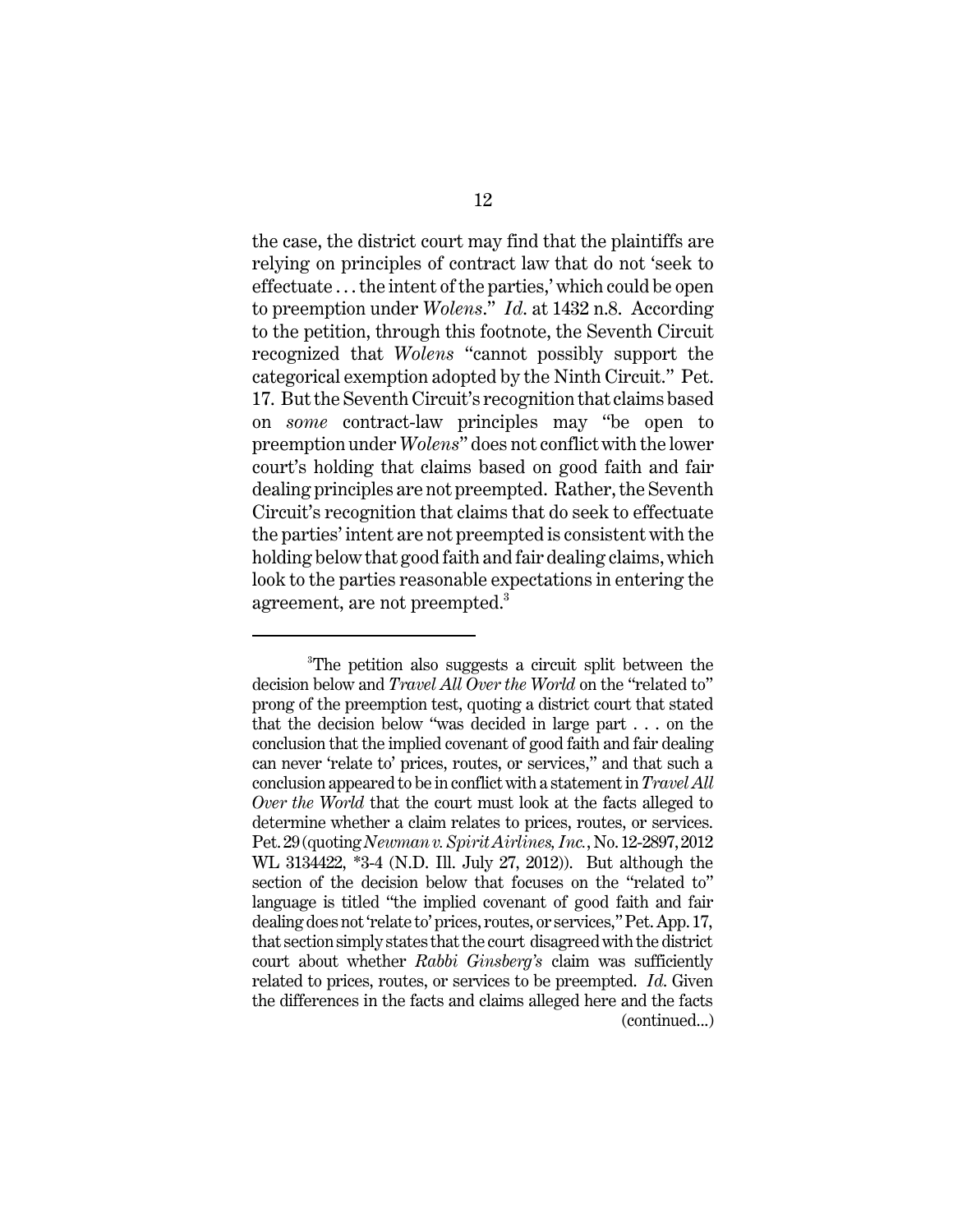Likewise, Petitioners suggest a conflict with *Data Manufacturing, Inc. v. United Parcel Service, Inc.*, 557 F.3d 849 (8th Cir. 2009). However, like *Travel All Over the World*, that case did not involve a good faith and fair dealing claim and thus does not speak to whether contract claims based on the doctrine of good faith and fair dealing are preempted.

In contrast to *Travel All Over the World* and *Data Manufacturing*, the First Circuit decision on which the petition relies, *Buck v. American Airlines, Inc.*, 476 F.3d 29 (1st Cir. 2007), at least involves a good faith and fair dealing claim. Nonetheless, it, too, does not conflict with the decision below. In *Buck*, customers who had bought non-refundable tickets that they did not use sued several airlines for failing to refund various taxes and fees that did not become due until the travel took place. The plaintiffs alleged "multitudinous statements of claim," *id*. at 32, one of which was for breach of a covenant of good faith and fair dealing, but the crux of their argument was that they were seeking to enforce federal policy. The court first rejected the arguments that there was an implied right of action under ADA regulations, that plaintiffs' state-law claims were outside the ambit of preemption because they were using state remedies to enforce federal policy, and that plaintiffs' claims were unrelated to prices. *Id*. at 34-36. The court then addressed the argument that the contractbased claims were free from preemption under *Wolens*. The court held that claims based on allegations of implicit

<sup>(...</sup>continued) 3

and claims alleged in*Travel All Over theWorld*, there is no conflict between the conclusions that Rabbi Ginsberg's claim is not preempted but that some of the claims alleged in *Travel All Over the World* are preempted.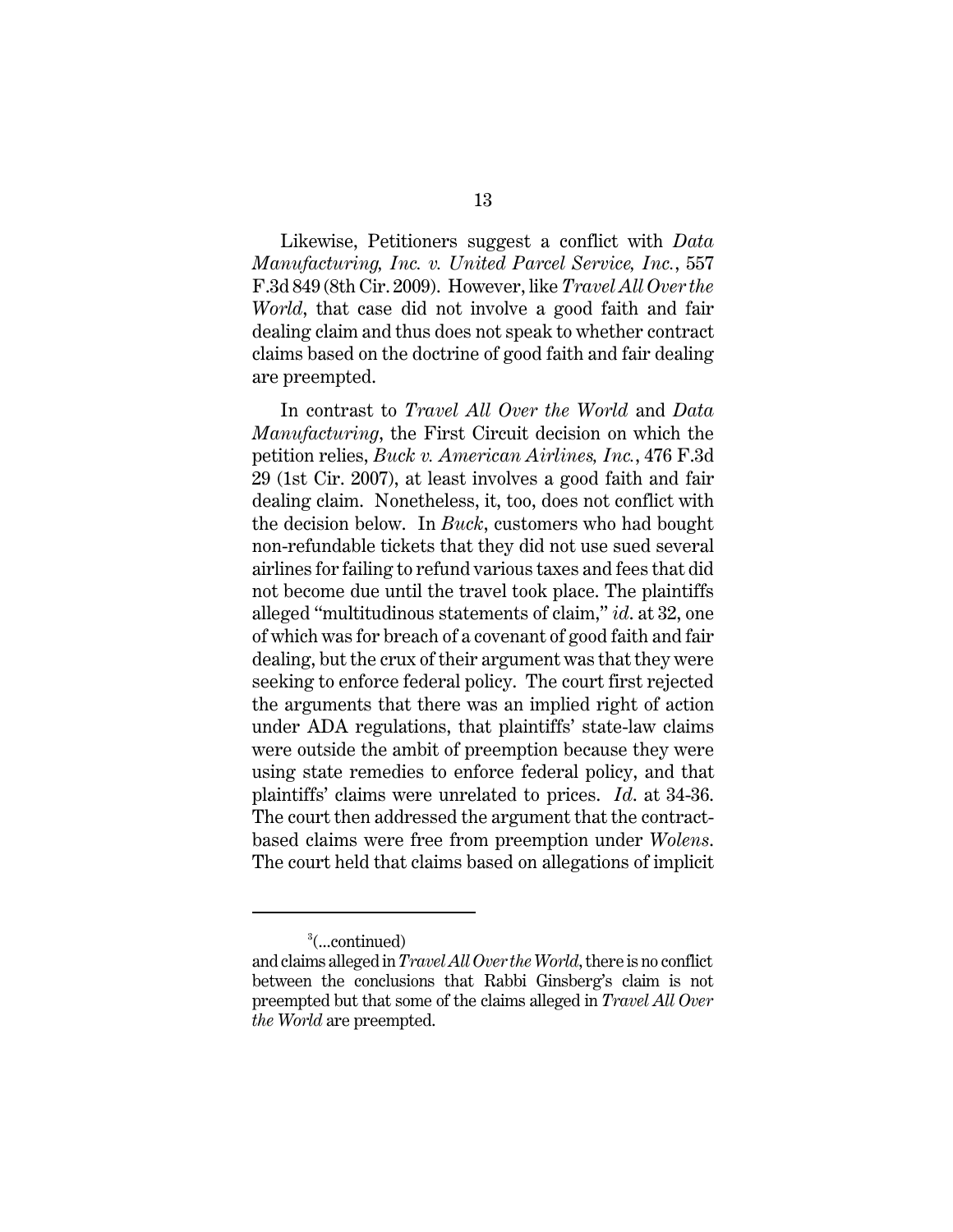contract terms failed, including the claim labeled good faith and fair dealing, because the terms the plaintiffs argued were part of the contract were provisions from a federal regulation, and the federal regulation could not "be read as an implied contract provision" because doing so would be an "evasion of the implied right of action doctrine." *Id*. at 37.

Thus, *Buck* does not hold that contract claims based on the doctrine of good faith and fair dealing are preempted; it holds that plaintiffs cannot evade the implied right of action doctrine by trying to enforce federal regulations under the guise of a contract law claim, and thus that the plaintiffs had failed to establish such a claim. That issue is not relevant here, and *Buck* presents no conflict with the decision below.

# **B. This Court Should Not Grant the Petition to Resolve Circuit Splits Not Implicated by this Case or to Review the Ninth Circuit's Jurisprudence Generally.**

Unable to show a circuit split on the question of whether the ADA preempts contract claims based on the implied covenant of good faith and fair dealing, petitioners assert that the Court should grant certiorari because "the Ninth Circuit has repeatedly strayed from this Court's teaching about the ADA." Pet. 33. According to the petition, the decision below is part of a "trilogy of seminal ADA preemption cases," Pet. 21; the other two cases in the "trifecta" have engendered conflict; and the decision below "entrench[ed] and perpetuat[ed] the already existing conflict." Pet. 12-13. But the grounds on which courts have disagreed with the other two cases are not implicated by this petition, and this Court should not grant the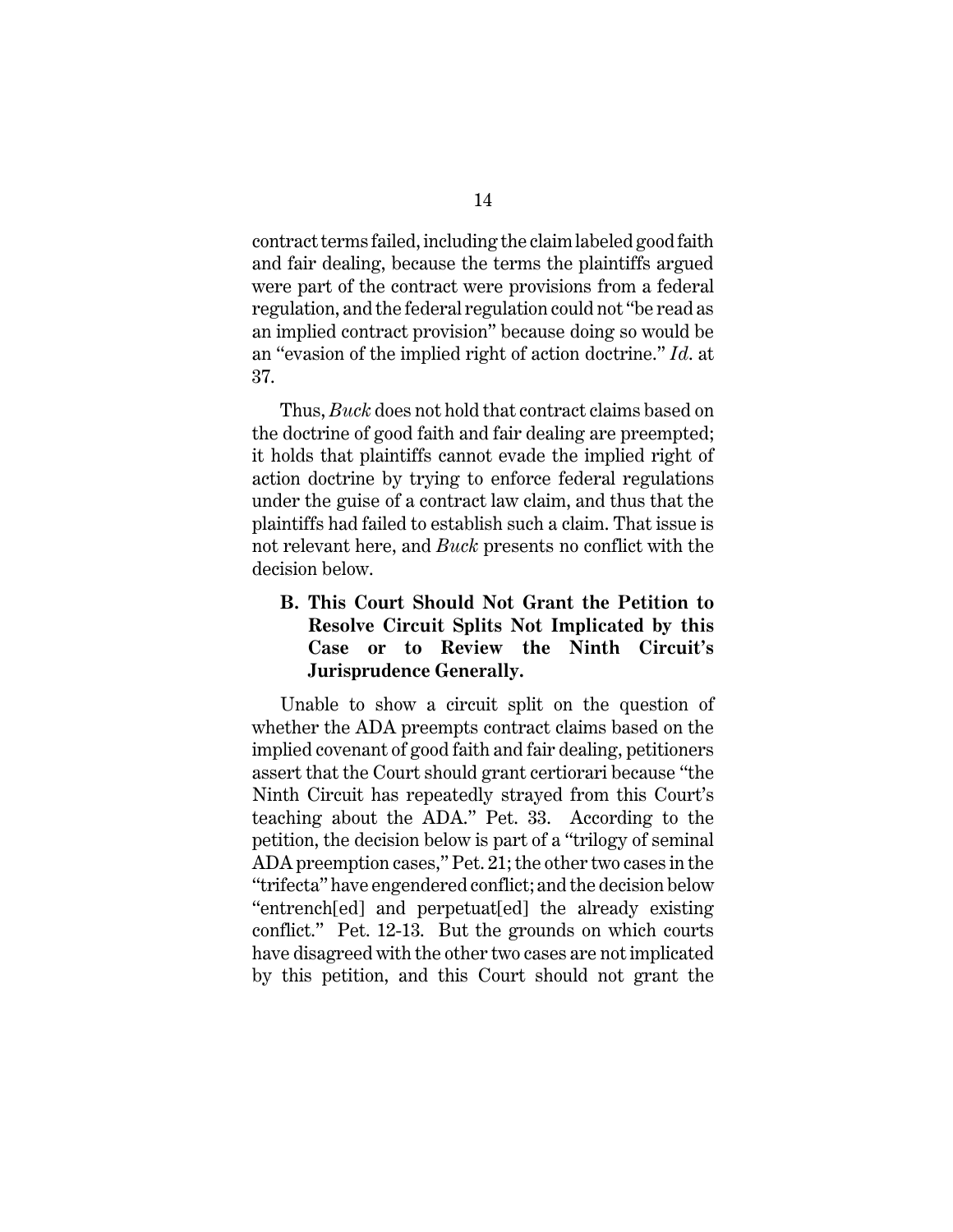petition generally to review "the Ninth Circuit's jurisprudence." Pet. App. 22.

First, petitioners focus on *West v. Northwest Airlines, Inc.*, 995 F.2d 148, devoting almost four pages of their petition to the case. In *West*, the Ninth Circuit, relying on *Morales*, held that a claim for compensatory damages for breach of the covenant of good faith and fair dealing, based on the airline's having bumped the plaintiff from a flight for which he had a ticket, did not meet the "related to" prong of the preemption test. The court based its decision largely on federal regulations that explicitly allow passengers who are bumped to seek relief in court. *See* 14 C.F.R. 250.9(b). As the petition notes, in *Hodges v. Delta Airlines, Inc.*, 44 F.3d 334, 340 (5th Cir. 1995), the Fifth Circuit disagreed with *West*, stating that it considered "a lawsuit for overbooking . . . [to] 'relate to' the airline's contract for 'services' with its passenger." But whether a claim for breach of the covenant of good faith and fair dealing based on overbooking is sufficiently related to prices, routes, or services to be preempted given federal regulations on overbooking is irrelevant here. This case does not involve an overbooking claim, and Rabbi Ginsberg's claim, based on the termination of his status in a customer loyalty program, is far more tenuously related to airline prices, routes, or services than an overbooking claim. Moreover, contrary to petitioners' claim, there is no indication that the decision below read *West* to "*requir[e]* the conclusion" that Rabbi Ginsberg's claim was not related to prices, routes, or services. Pet. 28 (emphasis added).

Petitioners also devote significant attention to *Charas v. Trans World Airlines, Inc.*, 160 F.3d at 1266, which which held that "Congress used 'service' in [the ADA] in the public utility sense—i.e., the provision of air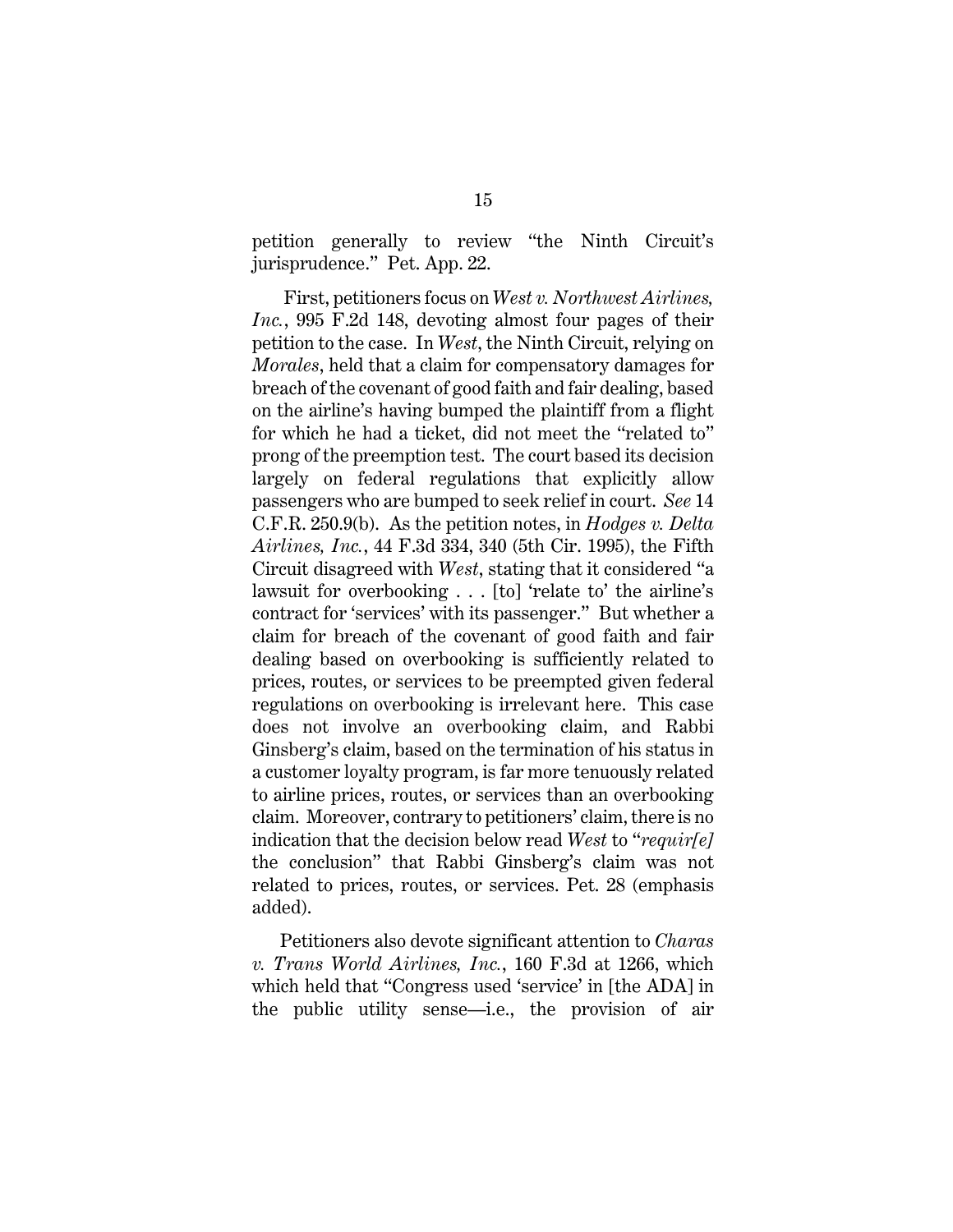transportation to and from various markets at various times." Petitioners note that other circuits have adopted broader definitions of "services." Pet. 26-27. But petitioners do not show that differences in the circuits' definitions of "services" would make a difference in *this* case. And the decision below does not rely on *Charas*'s definition of "services."

Thus, this case does not implicate the disagreements some courts have had with various aspects of *West* and *Charas*. Moreover, *West* and *Charas* involved only the "related to" prong of the preemption test. As the petition notes, however, the court of appeals below concluded that breach of covenant of good faith and fair dealing claims were among the "breach of contract claims saved from preemption in *Wolens*," Pet. 17, which involves the "enact or enforce a law" prong of the preemption provision. Because the claims here do not involve the "enact[ment] or enforce[ment] [of] a law" within the meaning of the ADA's preemption clause, resolution of any disagreements about only the "related to" language in the preemption provision would not alter the outcome of this case.

# **III. The Decision Below Is Consistent With This Court's Case Law and Correct.**

The court of appeals correctly held that the ADA does not preempt Rabbi Ginsberg's claim for breach of the covenant of good faith and fair dealing.

First, Rabbi Ginsberg's claim does not involve the "enact[ment] or enforce[ment]" of a law within the meaning of the ADA. In *Wolens*, the Court considered whether the ADA preempted consumer fraud act and contract claims based on retroactive modifications in a frequent flyer program that devalued frequent flyer credits already accumulated. The Court determined that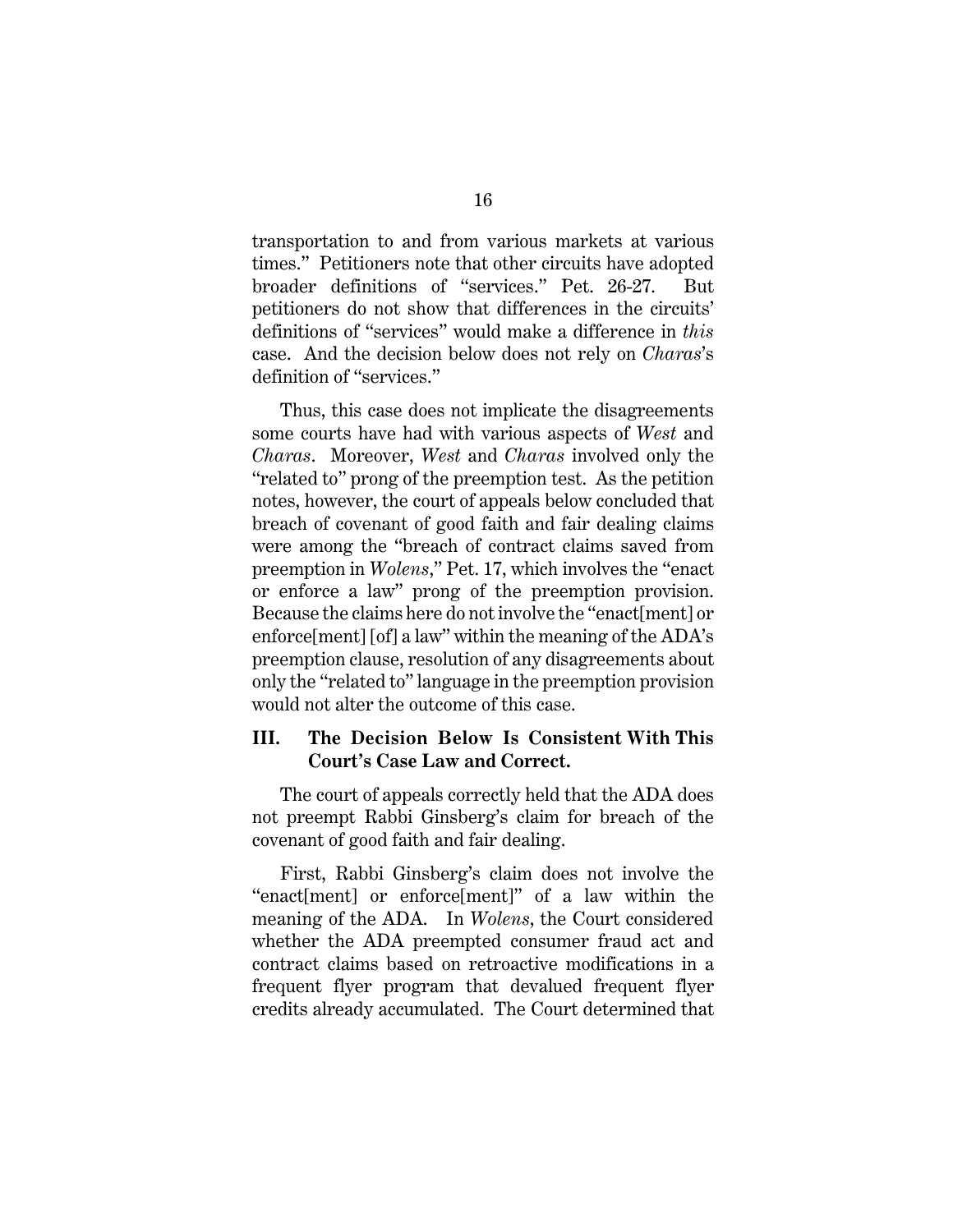the contract claims were not preempted because they did not involve the enactment or enforcement of a law. "[T]he ADA's preemption prescription," it held, "bars stateimposed regulation of air carriers, but allows room for court enforcement of contract terms set by the parties themselves." 513 U.S. at 222.

The Court recognized that the term "enforce" could be read to include state-court enforcement of private agreements. *Id*. at 229 n.5. However, it did "not read the ADA's preemption clause . . . to shelter airlines from suits alleging no violation of state-imposed obligations, but seeking recovery solely for the airline's breach of its own, self-imposed undertakings." *Id*. at 228. It noted that the ADA was "designed to promote 'maximum reliance on competitive market forces,'" and explained that "[m]arket efficiency requires effective means to enforce private agreements." *Id*. at 230 (citation omitted). It pointed out that the Department of Transportation has no administrative process for adjudication of private contract disputes. And it found it not "plausible that Congress meant to channel into federal courts the business of resolving, pursuant to judicially fashioned federal common law, the range of contract claims relating to rates, routes, or services." *Id*. at 232. Finally, it concluded that allowing adjudication of contract claims made sense of the Federal Aviation Act's (FAA) savings clause. Overall, it explained that the "ADA's preemption clause, . . . read together with the FAA's savings clause, stops States from imposing their own substantive standards with respect to rates, routes, or services, but not from affording relief to a party who claims and proves that an airline dishonored the term the airline itself stipulated." *Id*. at 232-33.

Like the contract claims at issue in *Wolens*, Rabbi Ginsberg's covenant of good fath and fair dealing claim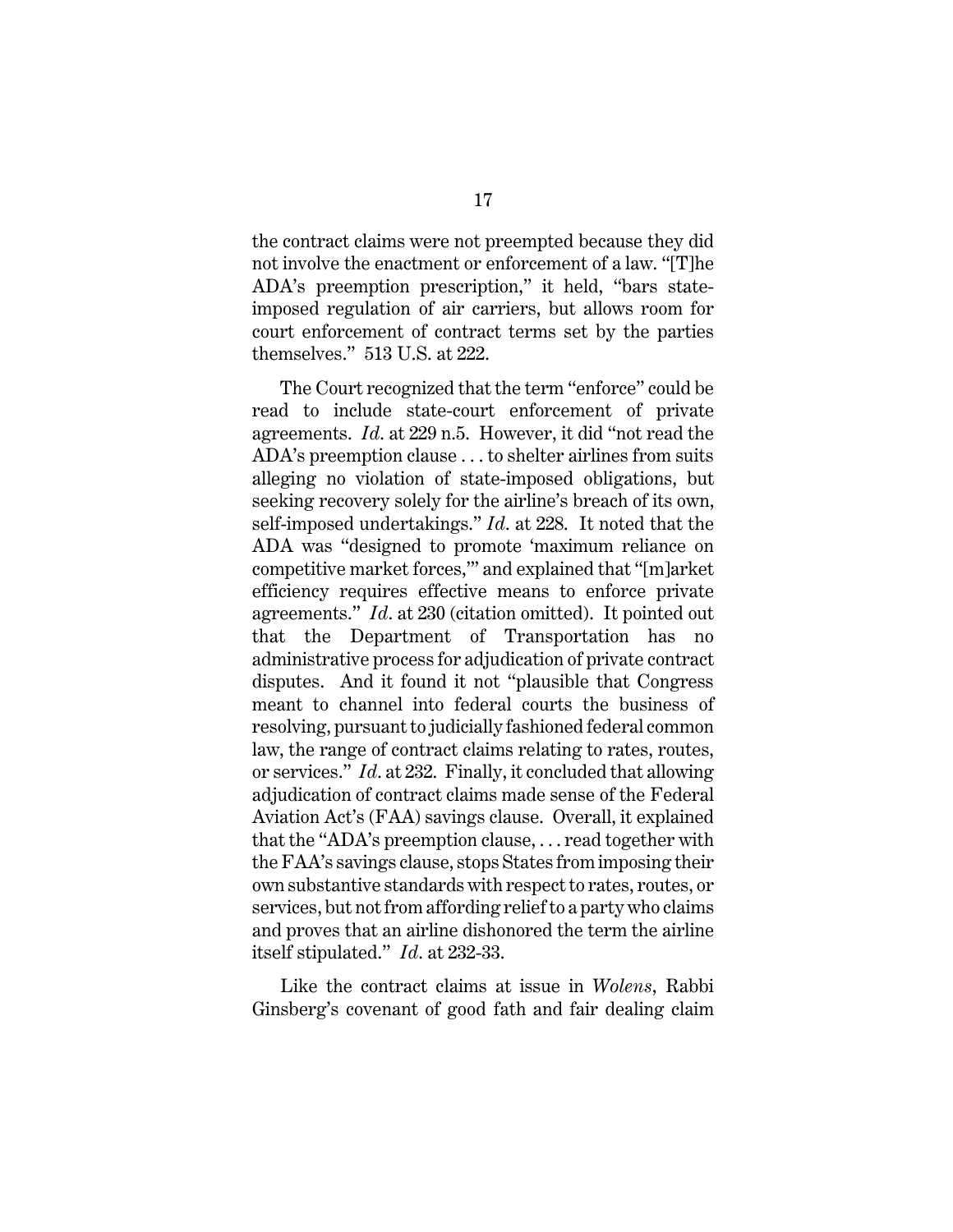involves a contract into which the airline entered voluntarily, not state-imposed "substantive standards with respect to rates, routes, or services." *Id*. at 232. Just as the airline, in agreeing to the contract, was agreeing to its explicit terms, it was also agreeing to perform those terms with good faith. "Every contract imposes upon each party a duty of good faith and fair dealing in its performance and its enforcement." Restatement (Second) of Contracts § 205. "Good faith performance or enforcement of a contract emphasizes faithfulness to an agreed common purpose and consistency with the justified expectations of the other party." *Id*. comment a. Determining whether the covenant of good faith and fair dealing has been breached does not involve application of external state policies on prices, routes, and services; it involves contract construction and evaluation of the legitimate expectations of the parties. Here, Rabbi Ginsberg's claim seeks to have the airline perform the WorldPerks contract in a manner consistent with his reasonable expectations. Dist. Ct. Doc. No. 1, at ¶¶ 56-57. This claim relates to "privately ordered obligations 'and thus do[es] not amount to a State's 'enact[ment] or enforce[ment] [of] any law'" within the meaning of the ADA's preemption provision. *Wolens,* 513 U.S. at 228-29 (citation omitted).

Moreover, although the Ninth Circuit's decision was not based on this ground, Rabbi Ginsberg's claim also is notpreempted because it arises under the common lawand does not involve a "law, regulation, or other provision having the force and effect of law." *See Sprietsma v. Mercury Marine*, 537 U.S. 51, 63 (2002) (interpreting "a law or regulation" in an express preemption provision to encompass only positive enactments).

Finally, Rabbi Ginsberg's claim does not involve enactment or enforcement of a law "related to a price,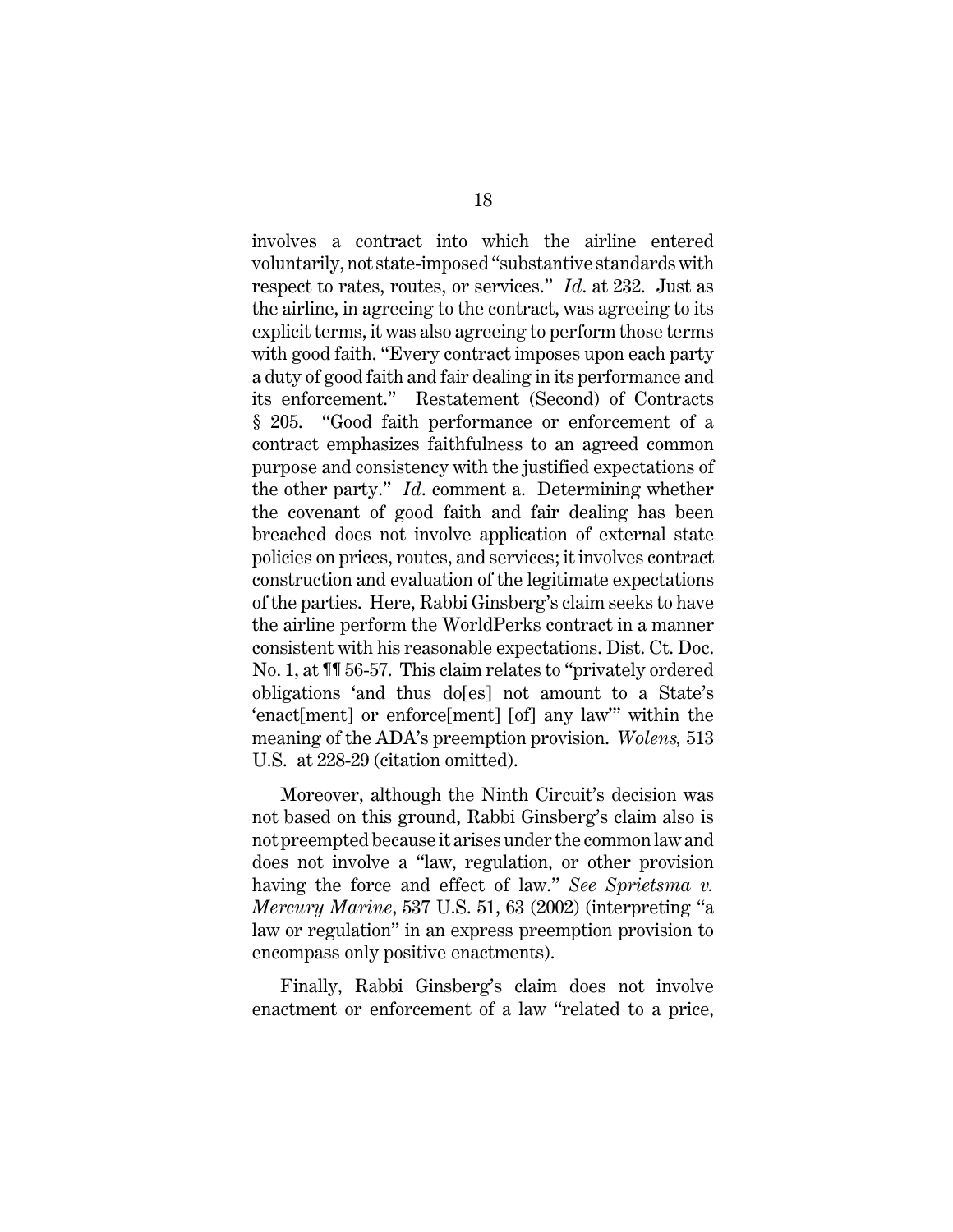route, or service of an air carrier." 49 U.S.C. § 41713(b). Petitioners assert that Rabbi Ginsberg's claim must relate to prices, routes, and services because this Court determined that the claims at issue in *Wolens* related to prices and services, and, like those claims, Rabbi Ginsberg's involves a frequent flyer program. Pet. 20. But Rabbi Ginsberg's claim here is far more tenuously related to prices, routes, and services than those at issue in *Wolens. Wolens* involved specific frequent flyer program modifications that reduced the value of mileage credits earned when they were exchanged for tickets or upgrades, such as new limits on seats available to passengers obtaining tickets with mileage credits and restrictions on when credits could be used. The Court determined that the claims challenging these modifications "relate to 'rates,' *i.e.*, American's charges in the form of mileage credits for free tickets and upgrades, and to 'services,' *i.e.*, access to flights and class-of-service upgrades unlimited by retrospectively applied capacity controls and blackout dates." *Wolens*, 513 U.S. at 226. Rabbi Ginsberg's claim, in contrast, does not relate to the value of WorldPerks credits in general in obtaining tickets or upgrades, but to whether Northwest could terminate his membership status in a customer loyalty program without valid cause.

In enacting the ADA, Congress sought to promote "maximum reliance on competitive market forces." *Morales*, 504 U.S. at 378 (citation omitted). The purpose of the preemption provision was to "ensure that the States would not undo federal deregulation with regulation of their own." *Id*. Rabbi Ginsberg's claim is not based on any state regulation of air carriers, but on the covenant of good faith found in every contract. Requiring air carriers to performcontractual obligations into which they voluntarily